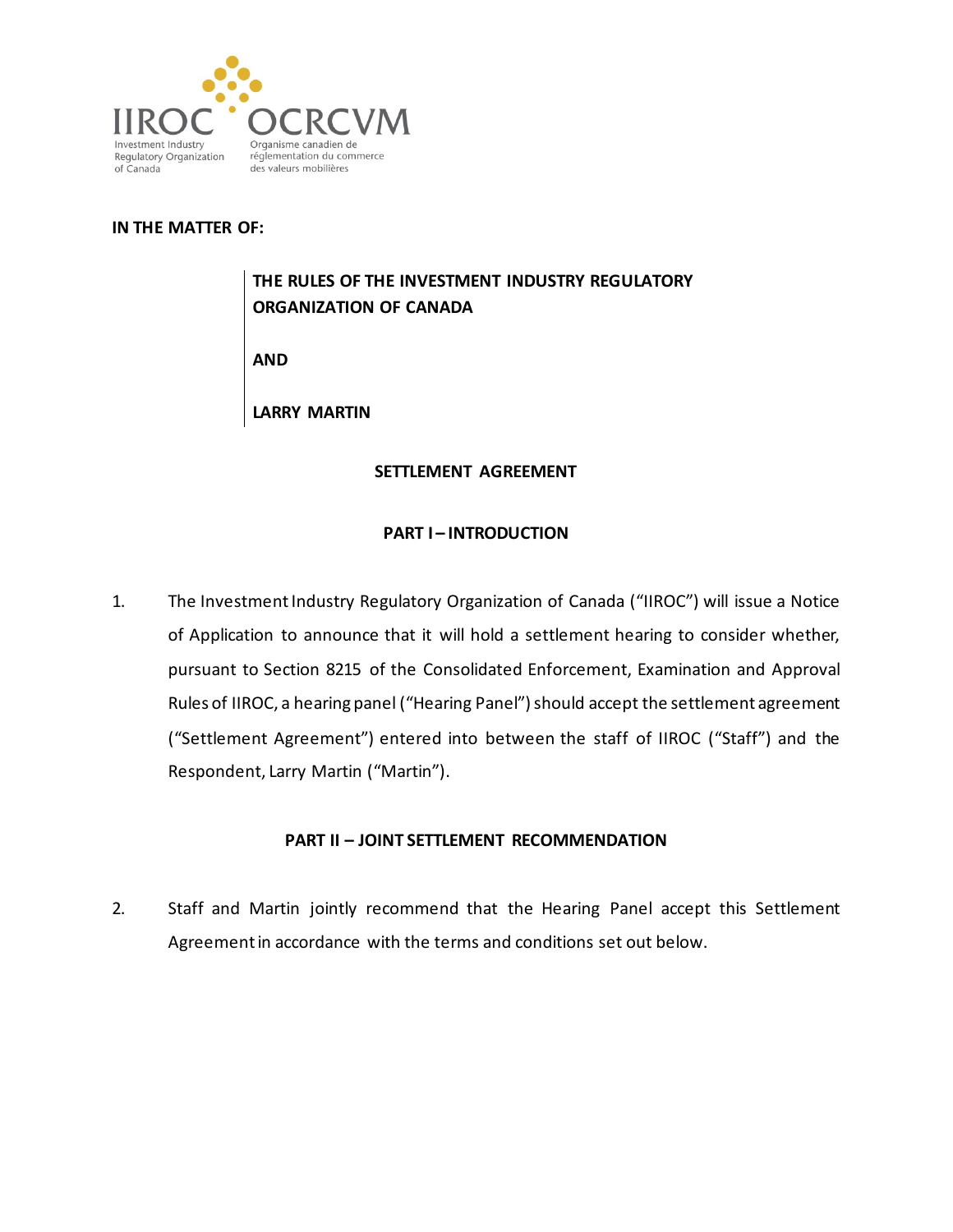#### **PART III – AGREED FACTS**

3. For the purposes of this Settlement Agreement, Martin agrees with the facts as set out in Part III of this Settlement Agreement

#### **Overview**

- 4. Investment accounts for which Martin had responsibility generated a number of indicators or red flags which suggested that they may have engaged in activity that was suspicious.
- 5. The red flags included the following:
	- some of the accounts had foreign jurisdictions associated with them;
	- large amounts of shares were deposited into the accounts and for the most part were sold shortly thereafter;
	- the trading was unprofitable;
	- all or most of the proceeds from the sales were transferred out;
	- little if any funds were actually deposited into the accounts; and
	- the value of the assets in the accounts were often significantly higher than the asset disclosure value in their client account forms.
- 6. These red flags and a number of inquiries from Leede Jones Gable Inc.'s Compliance Department at a minimum should have caused Martin to question the clients about the activity in the accounts.
- 7. In all of the circumstances, Martin did not adequately fulfill his gatekeeper responsibilities.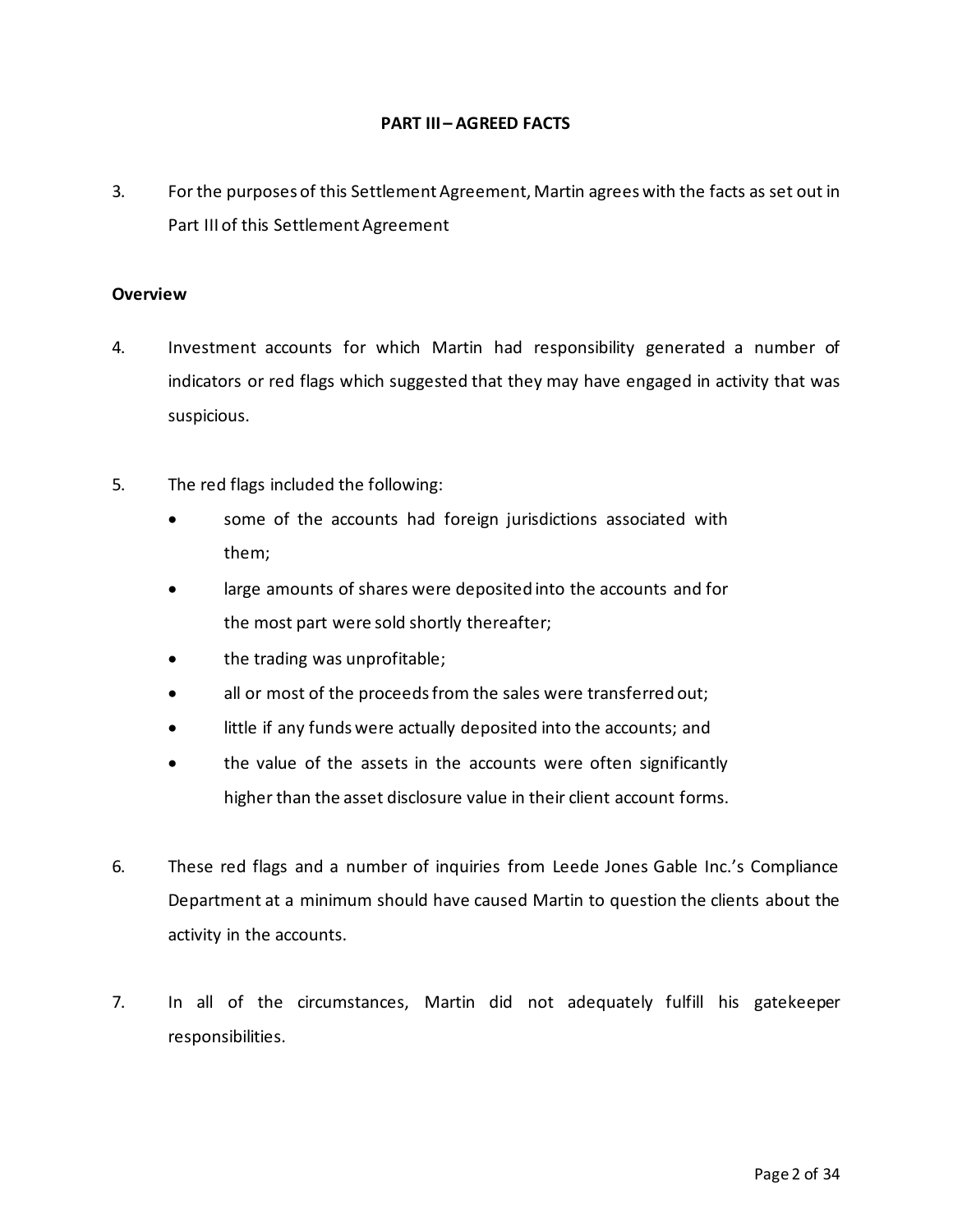8. This Settlement Agreement first details a number of red flags in relation to a group of corporate investment accounts and then details a number of red flags in relation to the investment account of CMGT Inc. ("CMGT").

#### **Registration History**

- 9. Martin has worked in the securities industry as a Registered Representative since 1984.
- 10. Since 2004, he has worked at Leede Jones Gable Inc. ("Leede") as a Registered Representative (Securities, Retail), Executive, and Director.
- 11. From 2009 to 2021, Martin was also a Supervisor at Leede.

#### **The Corporate Investment Accounts**

- 12. At all material times, Martin was the Registered Representative for the following four corporate investment accounts at Leede:
	- i. the T Corp. account (the "T Account") that was opened in June 2016;
	- ii. the H Ltd. account (the "H Account") that was opened in April 2017;
	- iii. the K Ltd. account (the "K Account") that was opened in May 2017; and
	- iv. the J Corp. account (the "J Account") which was opened in March 2018 (collectively, the "Corporate Accounts").
- 13. The Corporate Accounts were used principally as trade execution accounts for investments made by the clients on their initiative in speculative, high risk companies. The clients relied on Martin for his trade execution experience and expertise.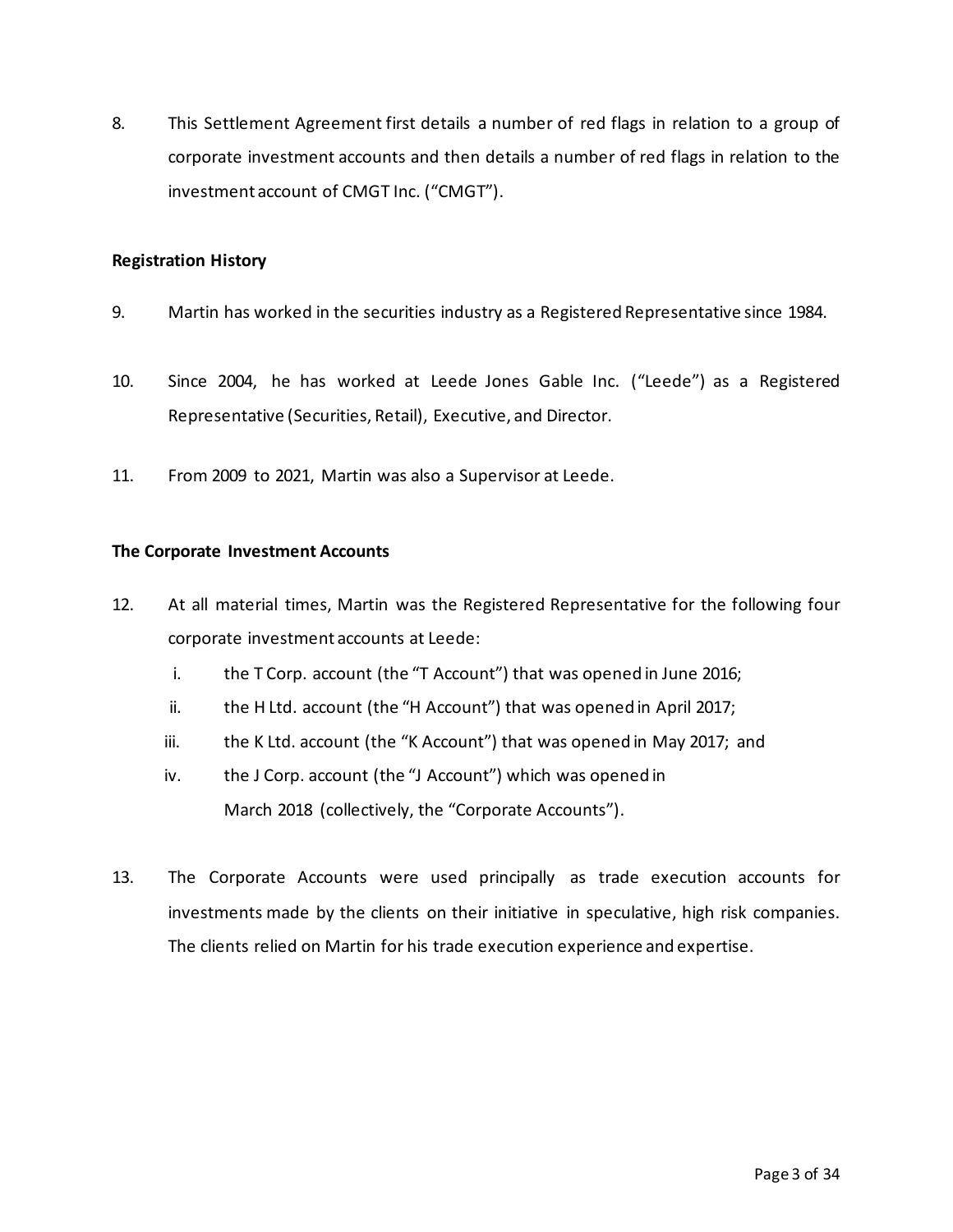#### **Red Flags in Relation to the Corporate Accounts**

- 14. The following red flags indicated that some or all of the Corporate Accounts may have engaged in activity that was suspicious.
- **(i) Same Individuals Associated with a Number of the Corporate Accounts**
- 15. RL and RW were associated with a number of the Corporate Accounts.
- 16. RL was the sole owner of T Corp. and the beneficial owner of the T Account.
- 17. RL referred the H Account and the K Account to Martin.
- 18. RW was the sole owner of H Ltd. and the beneficial owner of the H Account.
- 19. RW was also the president of K Ltd. Although he was not the beneficial owner of the K Account, he personally guaranteed it and he had trading authorization for the account.

#### **(ii) Multiple Foreign Jurisdictions Associated with Two of the Corporate Accounts**

- 20. The H Account and the K Account had multiple foreign jurisdictions associated with each of them.
- 21. The New Client Account Form ("NCAF") that was completed for the H Account indicated that:
	- it was a holding company incorporated in the Marshall Islands;
	- its corporate mailing address was in the United Kingdom;
	- its corporate bank account was at a financial institution in St. Vincent and the Grenadines; and
	- RW was a Canadian citizen who resided in the Czech Republic, as noted above he was the sole owner of H Ltd. and the beneficial owner of the H Account.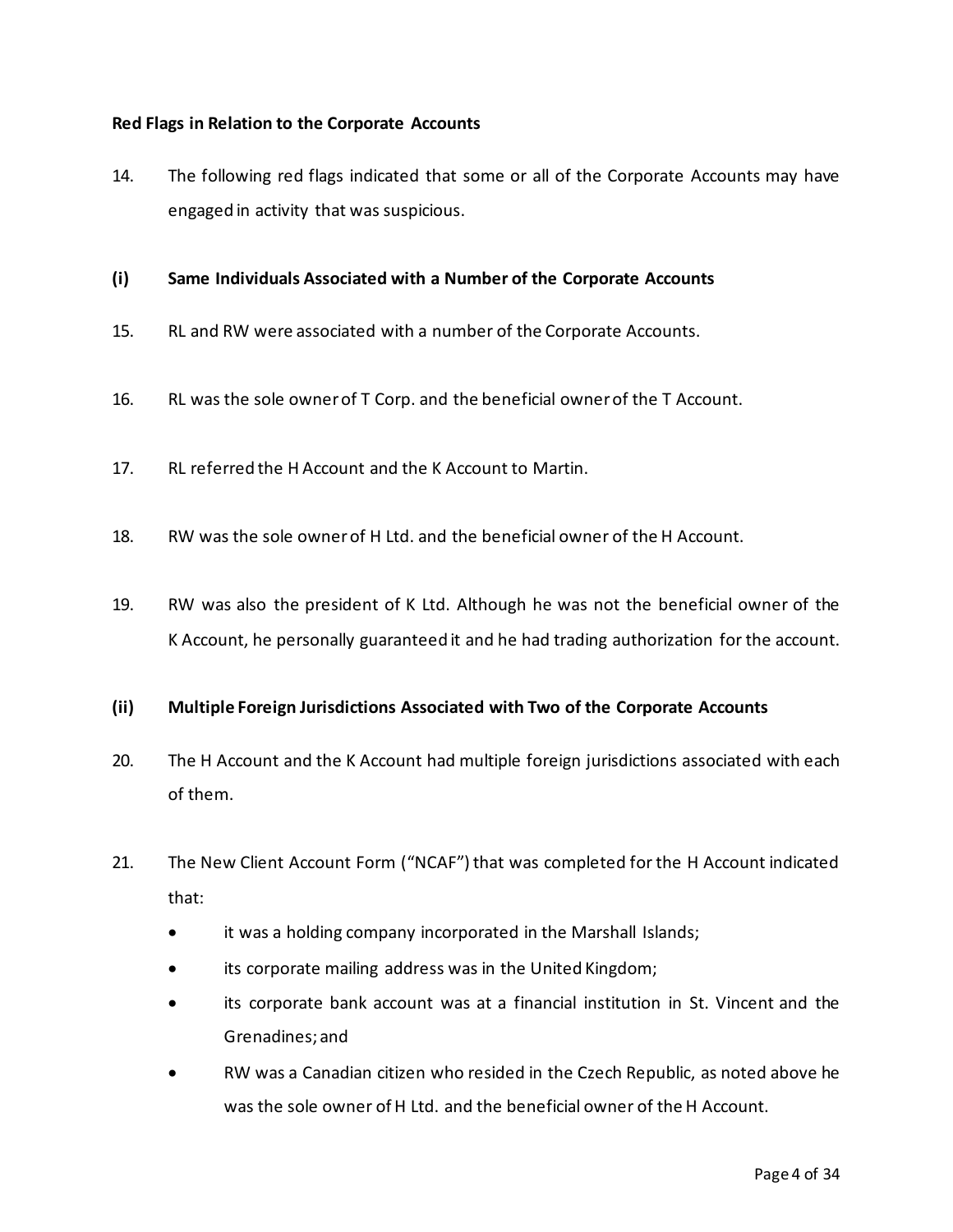- 22. In November 2017, the corporate mailing address for the H Account was changed to an address in Australia.
- 23. In December 2017, the corporate bank account for the H Account was changed to a financial institution in Canada.
- 24. The NCAF that was completed for the K Account indicated that:
	- it was an equity investment and holding company incorporated in Hong Kong;
	- its corporate mailing address was in Hong Kong;
	- its corporate bank account was with a financial institution in St. Vincent and the Grenadines;
	- GZ was the sole owner of K Ltd. and the beneficial owner of the K Account;
	- GZ was a citizen of and lived in Switzerland; and
	- as noted above, RW who was the president of K Ltd., resided in the Czech Republic.
- 25. In June 2018, an updated NCAF was completed for the K Account; it indicated that K Ltd. was incorporated pursuant to the laws of the Republic of Marshall Islands and that the address of the head office was still located in Hong Kong.
- 26. In July 2018, the K Account changed its corporate bank account to a financial institution in Canada.

#### **(iii) Unprofitable Trading**

27. As detailed in Schedule "A", large amounts of shares of companies that were listed on both the Canadian Securities Exchange and the OTC Markets Group in the United States (OTC) were deposited into the Corporate Accounts, often by way of physical share certificates.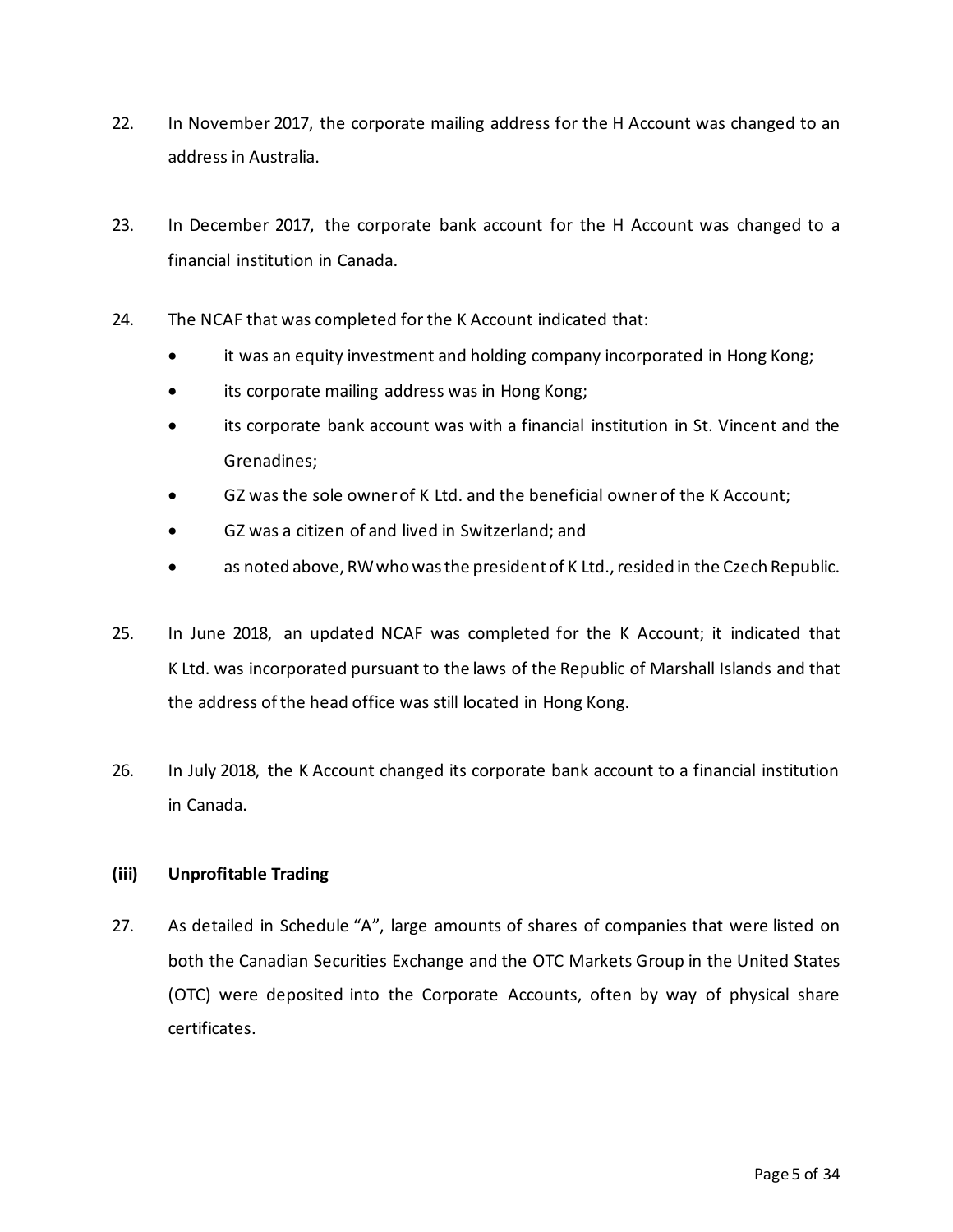- 28. Generally, the Corporate Accounts sold or attempted to sell all the shares immediately upon receipt.
- 29. Overall each of the accounts lost money on the sales.
- 30. In particular, between May 2018 and August 2018, the:
	- T Account received five share deposits which were sold at a total net loss of \$902,217;
	- H Account received two share deposits which were sold at a total net loss of \$17,080;
	- K Account received two share deposits which were sold at a total net loss of \$697,775; and
	- J Account received two share deposits that were sold at a total net loss of \$270,784.

#### **(iv) Proceeds of Sale of Shares Were Transferred Out Shortly After Sale**

- 31. As detailed in Schedule "B", in most instances, shortly after the shares were sold, all or most of the proceeds from the sale were transferred out of the Corporate Accounts.
- 32. Further, as detailed in Schedule "C", for the most part, little if any funds were actually deposited into each of the Corporate Accounts.
- 33. In particular, between December 2017 and October 2018:
	- \$186,800 was deposited into the T Account and \$1,466,799 was withdrawn;
	- \$30,500 was deposited into the H Account and \$681,500 was withdrawn;
	- no funds were deposited into the K Account and \$801,700 was withdrawn; and
	- \$154,100 was deposited into the J account and \$294,787 was withdrawn.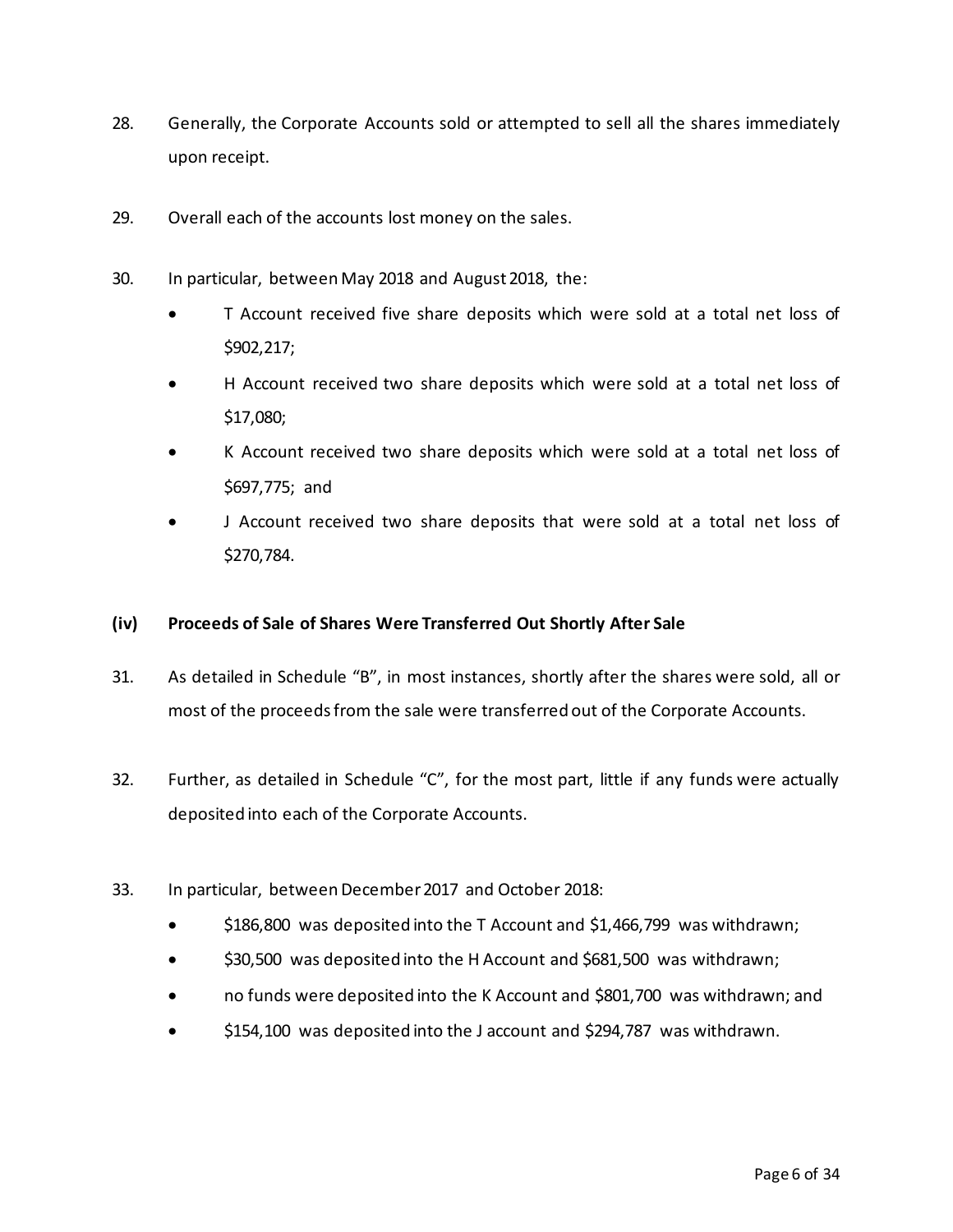#### **(v) Shares of the Same Issuers Were Deposited into Some of the Corporate Accounts**

- 34. As detailed in Schedule "D", in a number of instances shares of the same issuer were deposited into some of the Corporate Accounts around the same time.
- 35. In particular, between May 2018 and August 2018, shares of:
	- Marapharm Ventures Inc. were deposited into the T Account and the K Account;
	- Abattis Bioceuticals Corp. were deposited into the T Account and H Account;
	- BLOK Technologies Inc. were deposited into the T Account, the K Account, and the J Account; and
	- New Point Exploration Corp. were deposited into the T Account and the H Account.

#### **(vi) Assets in Some Accounts were Significantly Higher than Stated Value in NCAFs**

- 36. As detailed in Schedule "E", in the eleven months between December 2017 and October 2018, the value of the holdings in the T Account, H Account, and K Account were often significantly higher than the stated value of the estimated net liquid assets in the NCAFs.
- 37. The NCAF for the T Account indicated that it had estimated net liquid assets of \$300,000. For seven of the eleven months, the value of the month-end assets was well over \$300,000.
- 38. The NCAF for the H Account indicated that it had estimated net liquid assets of \$50,000. For nine of the eleven months, the value of the month-end assets was well over \$50,000.
- 39. Up until late September 2018, the NCAF for the K Account indicated that it had estimated net liquid assets of \$50,000. For seven of the eleven months, the value of the month-end assets was well over \$50,000.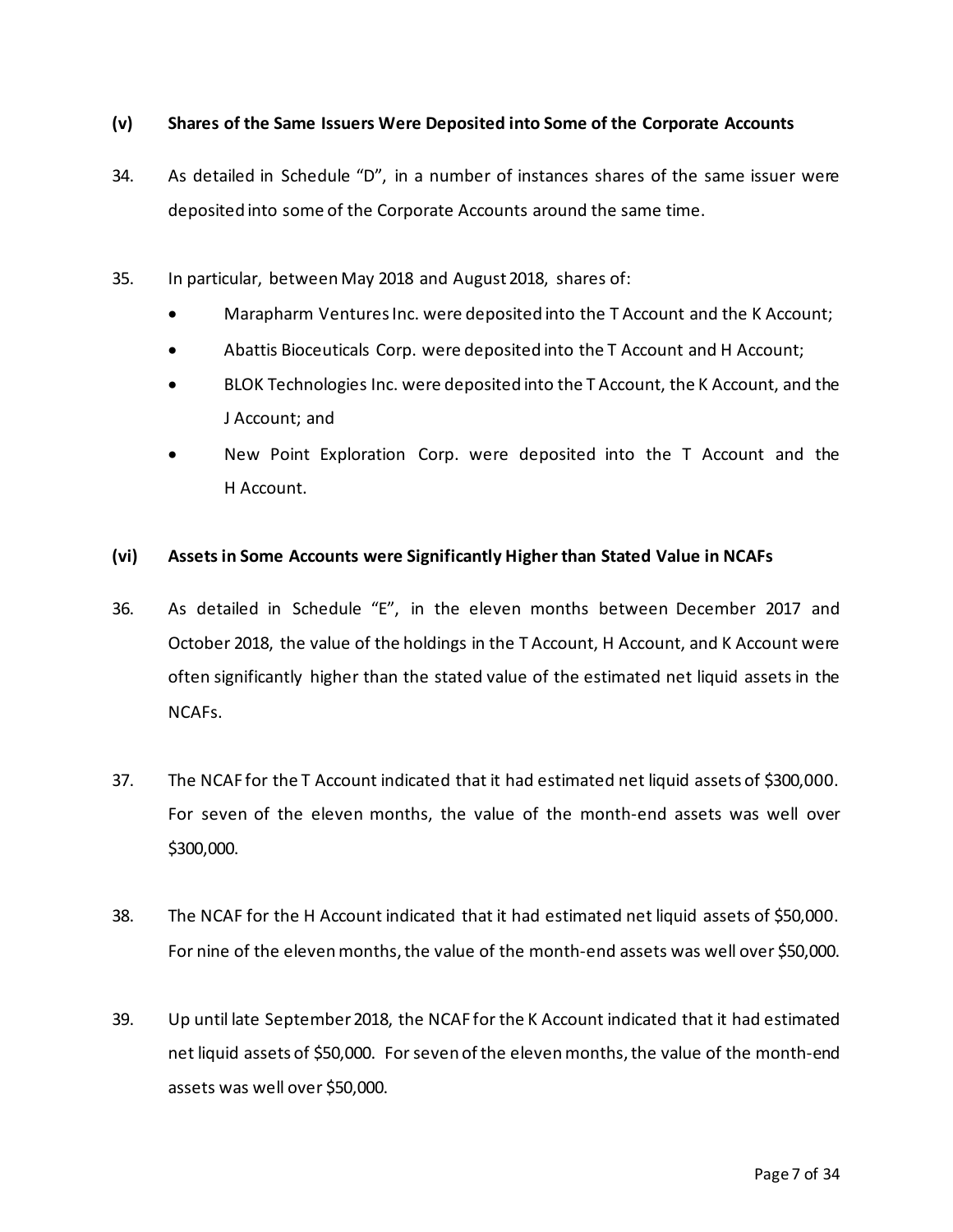40. On September 25, 2018, K Ltd. updated its account information to change the company's financial information to an estimated total net worth of \$3,000,0000.

#### **Multiple Compliance Inquiries in Relation to the Corporate Accounts**

- 41. On a number of occasions, Leede's Compliance Department raised concerns regarding the Corporate Accounts.
- 42. Firstly, by way of a June 19, 2018 email, a Leede Compliance Officer asked Martin to provide information as to why on three to four occasions the T Account placed orders for Marapharm Ventures Inc. and shortly thereafter the K Account placed orders for the same stock.
- 43. By way of a June 19, 2018 email, Martin responded that:

There is no relationship between the corp*{orate*} clients except *T Corp. (RL)* referred me to *RW (K Ltd.)*. They both delivered in positions. They both acted independently on these positions. Either they called me or gave me instructions to sell at either market prices or at market. The market has been active.

- 44. However, Martin was aware that RL and RW were friends who sometimes conferred with one another about selling common positions even though they were otherwise independent of one another.
- 45. Secondly, in August 2018, the Leede Compliance Department made an inquiry regarding the frequency of deposits and withdrawals associated with the J Account.
- 46. In June 2018, there were five cheque withdrawals from the J Account for amounts no larger than \$3,000 each.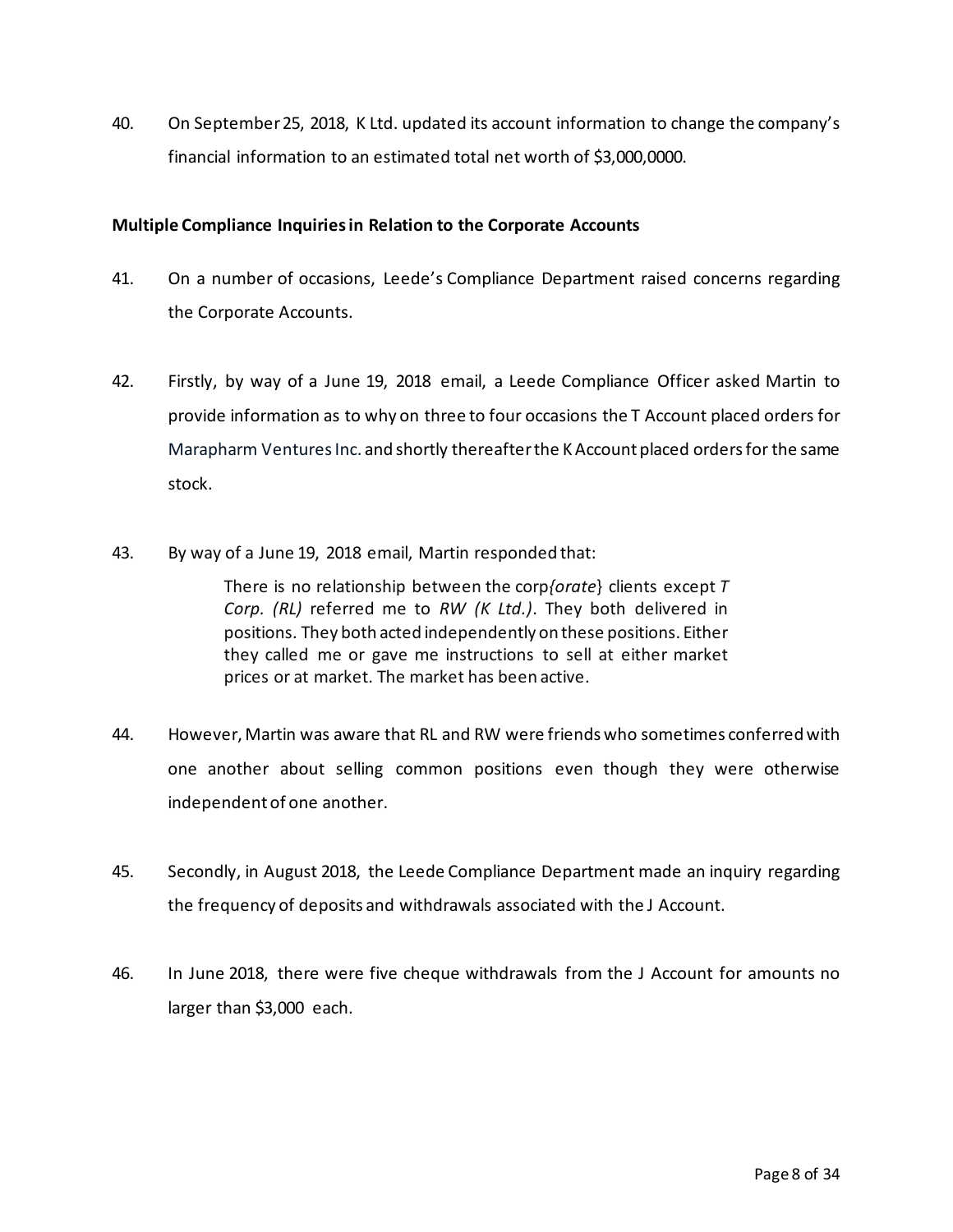- 47. In July 2018, there were seven cheque withdrawals from the J Account for amounts no larger than \$2,000 each.
- 48. On August 1, 2018 a cheque for \$100,000 was deposited into the J Account and on the same day \$5,000 was withdrawn from the account.
- 49. By way of an August 1, 2018 email to Martin, a Leede Compliance Officer wrote:

…there have been an uncommonly high volume of deposits in and check requests (mostly) out of the account  $-$  with minimal transactions. There is this \$100,000 bank draft today, but the client is also requesting a \$5,000 cheque out today as well – and has requested small amounts recently. Are you aware of some type of strategy that this client is engaging in?

- 50. By way of an email on the same day, Martin responded that the client was holding funds in the account in anticipation of participating in an initial public offering, but that the client "draws money from time to time". However, Martin never questioned the client specifically about the withdrawals before responding to the inquiry.
- 51. From August 3, 2018 to August 28, 2018 there were eight cheque withdrawals for amounts no larger than \$2,000 and one withdrawal for \$36,860.
- 52. Thirdly, by way of a September 17, 2018 email to Leede's Chief Compliance Officer, a Leede Compliance Officer noted that K Ltd. might "be grossly underestimating their Liquid Asset and Net Worth values".
- 53. The July 2018 NCAF update for the K Account indicated that it had liquid assets of \$50,000 whereas in total between July and August 2018, over \$800,000 had been transferred out of the K Account.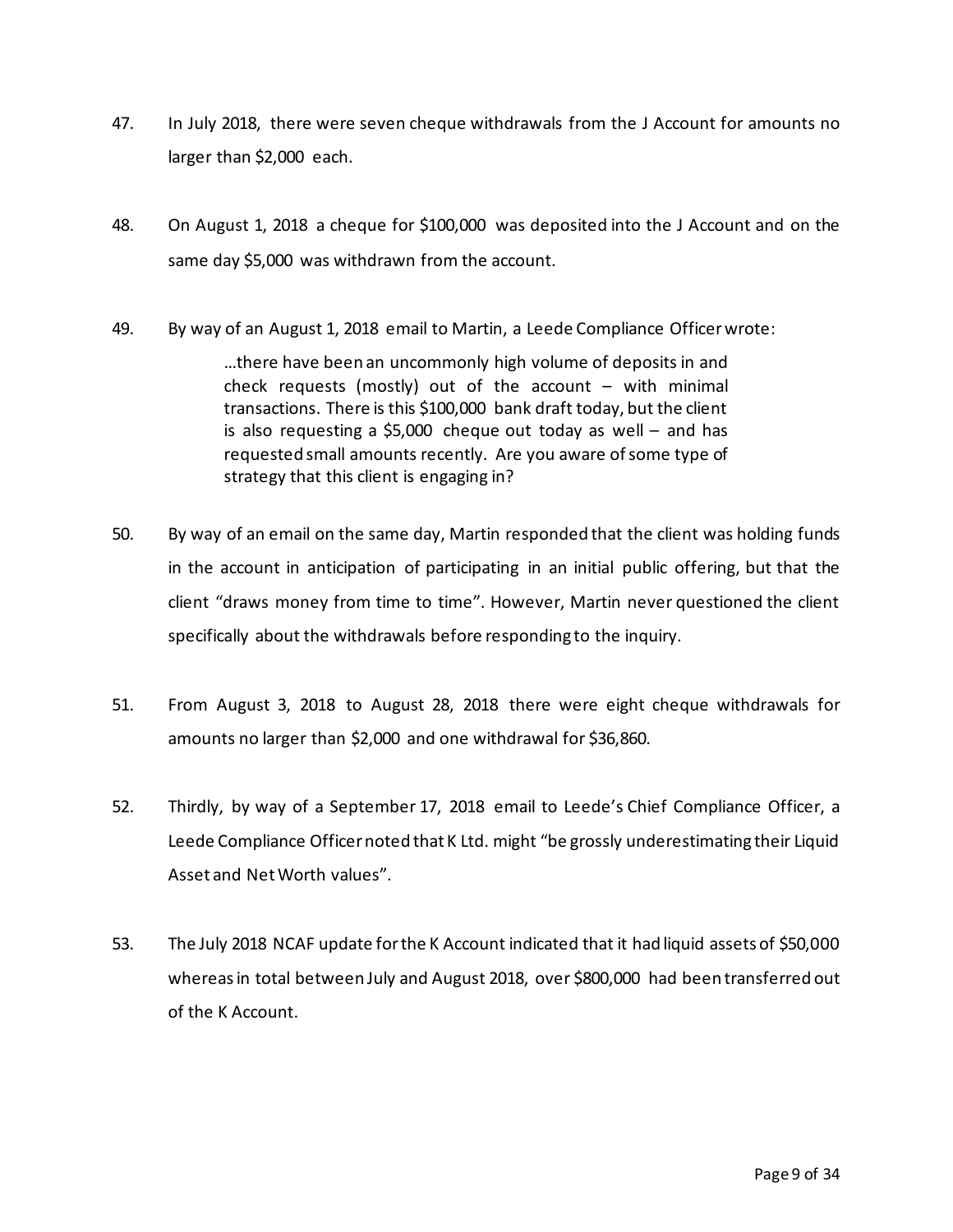54. As a result, Martin was directed to ask K Ltd. to update its NCAF and to explain the big increase in liquid assets and annual income. K Ltd. submitted an updated NCAF and by way of a September 24, 2018 email, it wrote that:

> The explanation is easy. The company has become much more active and is doing very well in these market conditions.

55. However, as noted above, overall, the K Account had incurred a loss on the sell orders that it had placed.

#### **The CMGT Account**

- 56. In April 2016, CMGT opened a corporate investment account at Leede (the "CMGT Account"). At all material times, Martin was the Registered Representative who was responsible for the CMGT Account.
- 57. The NCAF for the CMGT Account indicated that:
	- it was a company that was incorporated and had its head office in the Cayman Islands;
	- it was in the investing business;
	- Oliver-Barret Lindsay ("Lindsay") was the beneficial owner of the CMGT Account;
	- Lindsay was the only individual who had trading authorization for the CMGT Account; and
	- Lindsay was a Canadian citizen who resided in the Cayman Islands.
- 58. Martin believed that CMGT was Lindsay's personal holding company. However, in actual fact CMGT was a Cayman Islands based broker-dealer which Lindsay owned.

#### **Red Flags in Relation to the CMGT Account**

59. The following red flags indicated that the CMGT Account may have engaged in activity that was suspicious.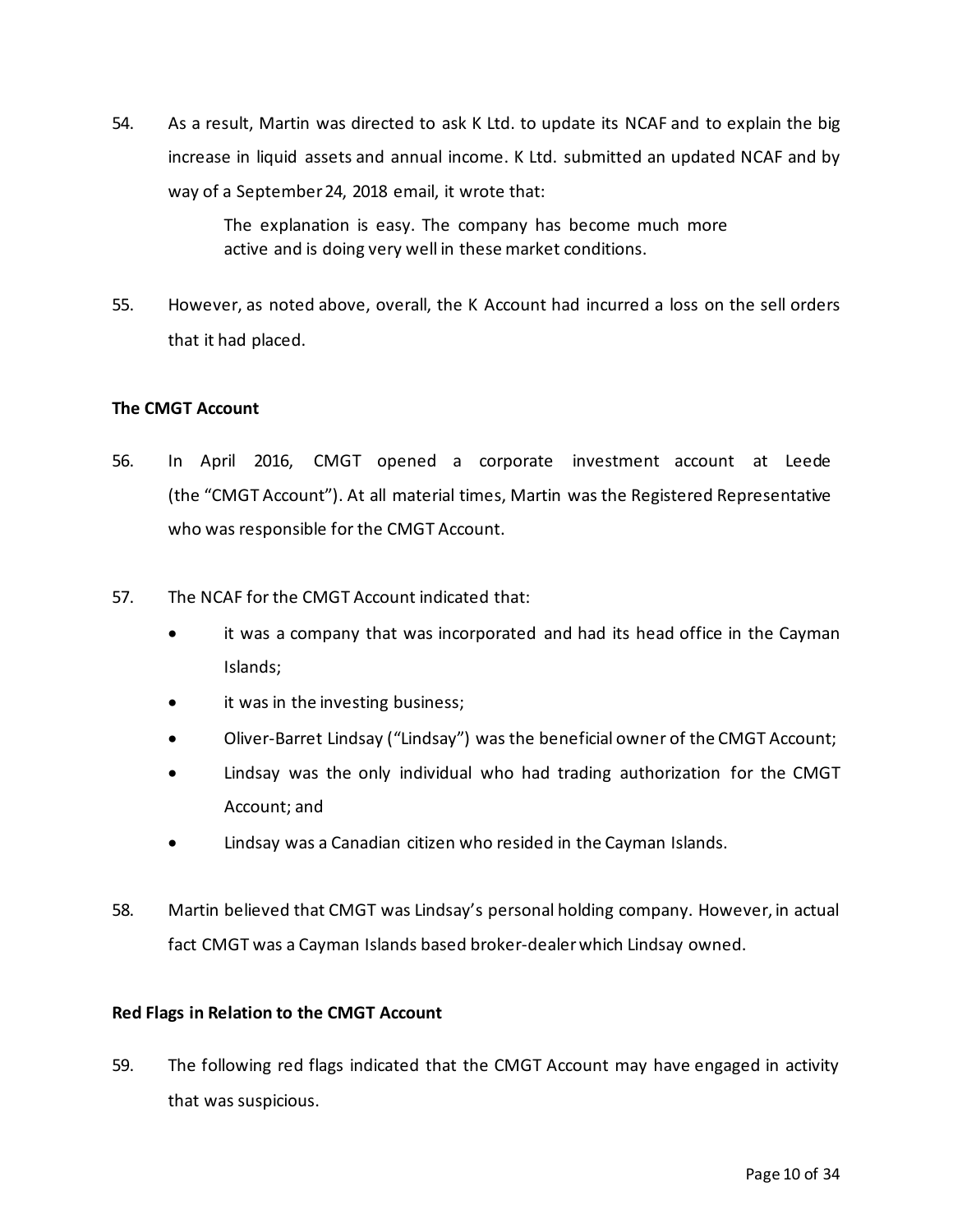#### **(i) Deposit of OTCC Listed Shares in CMGT Account**

60. As detailed in Schedule "F", between July 2016 and June 2018, shares of companies that were listed on the OTC were deposited into the CMGT Account.

#### **(ii) Proceeds of Sale of Shares Were Transferred Out Shortly After Sale**

- 61. As detailed in Schedule "G", in a number of instances all or some of the shares were sold shortly after they were deposited into the CMGT Account. All or most of the proceeds were transferred out.
- 62. As detailed in Schedule "H", from June 2016 to July 2018, \$30,000 USD was deposited into the CMGT Account and \$5,439,000 USD was withdrawn.

#### **(iii) Assets in Some Accounts were Significantly Higher than Stated Value in NCAF**

- 63. The NCAF for the CMGT Account indicated that it had:
	- estimated net liquid assets of \$2,000,000; and
	- estimated net fixed assets of \$6,000,000.
- 64. As detailed in Schedule "I", between August 2016 and June 2018, the value of the month-end assetsin the CMGT Account were significantly higher than the stated value of the estimated net liquid assets that were listed in the NCAF.

#### **Leede Compliance Inquiries in Relation to the CMGT Account**

- 65. Leede's Compliance Department raised concerns regarding the CMGT Account.
- 66. By way of an April 10, 2018 email to Martin, a Leede Compliance Officer asked about the impending transfer into the CMGT Account of a large number of shares of the following OTC listed companies: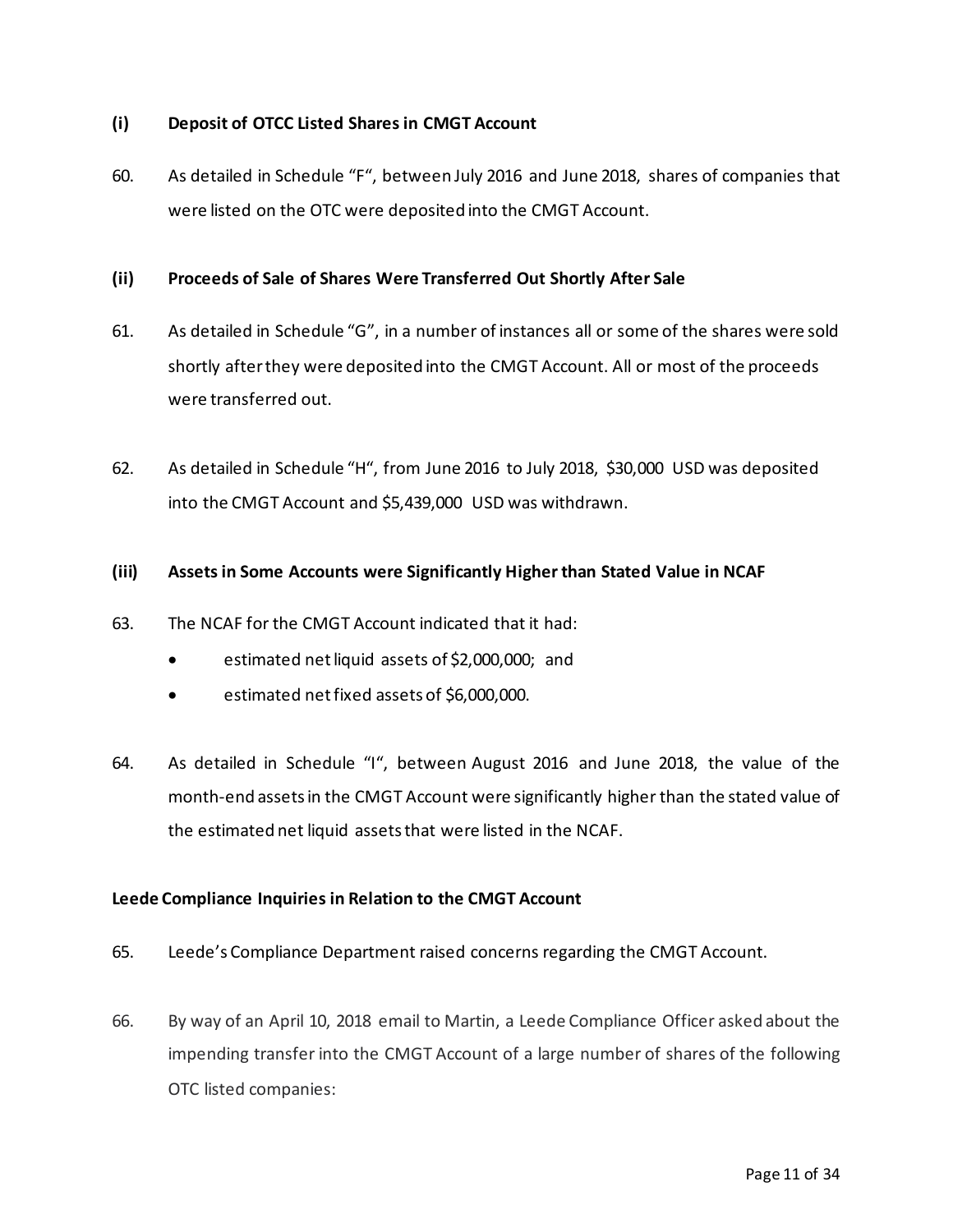- 60,000,000 shares of Andiamo Corp.;
- 5,000,000 shares of Adama Technologies;
- 475,000 shares of Massroots; and
- 238,000 shares of First Priority Tax Solutions.
- 67. By way of an April 10, 2018 email to the Leede Compliance Officer, Martin agreed that the transfer in of large quantities of OTC shares was not the kind of business Leede wanted to attract.
- 68. Ultimately, Martin decided to only accept the transfer of 475,000 shares of Massroots and 238,000 shares of First Priority Tax Solutions.
- 69. By way of a May 4, 2018 email, a Leede Compliance Officer, among other things, noted that the CMGT Account clearly has an interest in OTC listed companies and he asked Martin if he knew much about three of the OTC listed companies the account held.
- 70. By way of a May 6, 2018 email, Martin replied that he would do some research on the three companies and that as a proactive measure he would cap any deliveries in of OTC stocks at 500,000 shares.
- 71. However, in June 2018 at the request of the client and with the approval of the Leede Compliance Departmentthe following share deposits of OTC stock were accepted for the CMGT Account on the basis that there would be no additional requests or permitted receipt of OTC stock for the CMGT Account:
	- 525,000 shares of Predictive Technology were deposited into the CMGT Account by way of two transfers, one on June 1, 2018 and the second on June 6, 2018; and
	- 650,464 shares of Job Location Map were deposited into the CMGT Account by way of two transfers, one on June 1, 2018 and the second on June 15, 2018.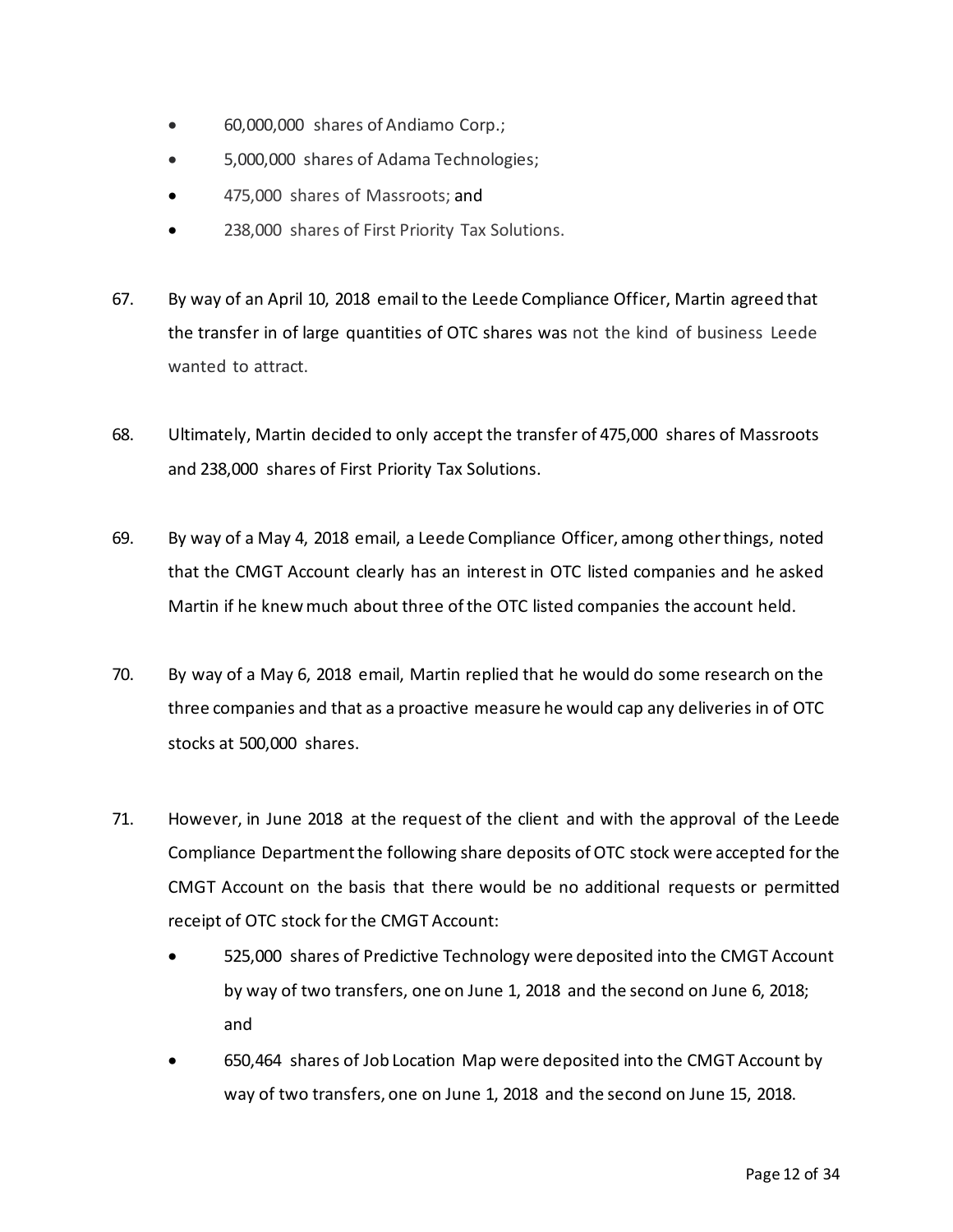#### **Lindsay Indicted in US for Securities Fraud Crime**

- 72. On July 13, 2018, the U.S. Attorney's Office of the Southern District of California announced that Lindsay and Gannon Giguiere ("Giguiere") had been indicted by a federal grand jury for participating in a securities fraud crime that involved manipulating the market for the stock of Kelvin Medical Inc. (the "criminal indictment").
- 73. In addition, on July 16, 2018, the US Securities and Exchange Commission (SEC) announced that on July 6, 2018, it had filed a complaint in the U.S. District Court in the Southern District of California, which, among other things, alleged that, Lindsay and Giguiere conducted a fraudulent scheme in the common stock of Kelvin Medical Inc. ("Kelvin Medical"), which purported to be in the medical-device business.
- 74. Following the issuance of the criminal indictment and the SEC complaint, Leede restricted the CMGT Account to liquidating transactions.
- 75. In relation to the criminal indictment, in August 2019, Lindsay pled guilty to a charge of conspiracy to commit securities fraud and manipulative trading. To date, he has not been sentenced.
- 76. In his Plea Agreement, Lindsay admitted that from in or around October 2017 through to at least as late as March 2018, he helped perpetrate a manipulative trading scheme involving the stock of Kelvin Medical. In furtherance of the scheme:
	- In or about October 2017, Giguiere, through an entity he controlled bought 1,500,000 shares of Kelvin Medical stock.
	- In or about November 2017, Giguiere caused 1,500,000 shares of Kelvin Medical stock to be deposited into an US brokerage account.
	- Between October 2017 and December 2017, Giguiere obtained an additional 1,500,000 shares of Kelvin Medical stock and he caused those shares to be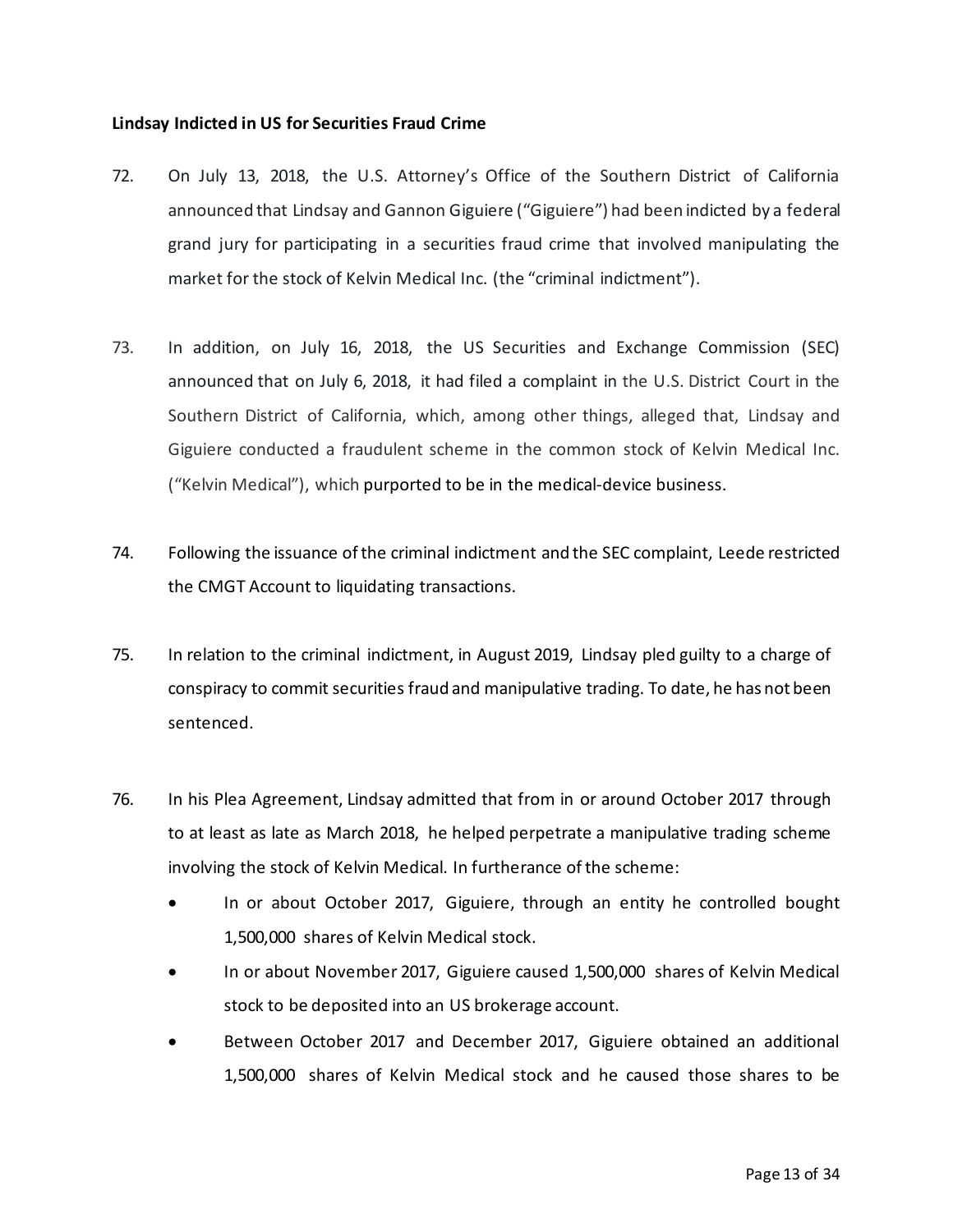deposited in a brokerage account at CMGT that was in the name of a nominee entity that Lindsay controlled.

- From on or about November 29, 2017 through on or about January 16, 2018, Giguiere sold, or caused to be sold, 1,500,000 shares of Kelvin Medical from the US brokerage account. These sales took place at prices that were artificially inflated by and through the manipulative trading scheme.
- 77. On December 5, 2017, Lindsay transferred 1,500,000 shares of Kelvin Medical into the CMGT Account at Leede.
- 78. As noted in the SEC complaint, Giguiere and Lindsay's plan to liquidate the second tranche of 1,500,000 shares of Kelvin Medical was stymied on March 19, 2018, when the SEC suspended trading in Kelvin Medical's securities for a period of ten business days.
- 79. The SEC complaint is still ongoing.

#### **Conclusion**

- 80. As the responsible Registered Representative for the Corporate Accounts and the CMGT Account, Martin had the primary gatekeeper responsibility to question any activity that may be regarded as suspicious and to obtain reasonable explanations to satisfy himself that the activity was legitimate.
- 81. In light of all the foregoing circumstances, further review and investigation was warranted by Martin in respect of the above-described account activity. By failing to make further review and investigation, Martin failed to fulfill his gatekeeper responsibilities.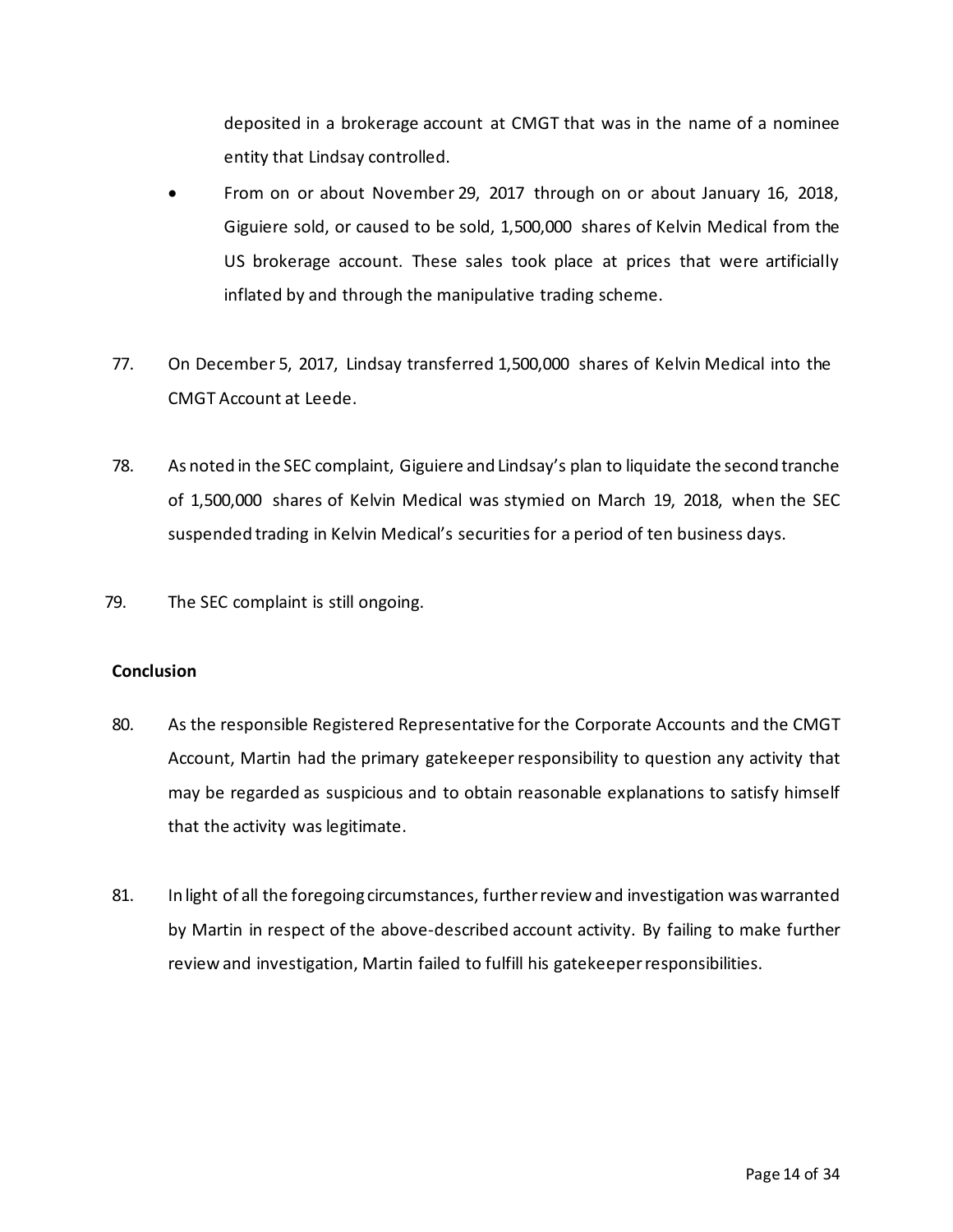#### **PART IV– CONTRAVENTIONS**

82. By engaging in the conduct described above, Martin committed the following contravention:

Between June 2016 and October 2018, Martin failed to fulfill his gatekeeper responsibilities, contrary to Dealer Member Rule 29.1 (before September 1, 2016) and Consolidated Rule 1400 (after September 1, 2016).

#### **PART V – TERMS OF SETTLEMENT**

- 83. Martin agrees to the following sanctions and costs:
	- a) a fine in the amount of \$82,000 (which includes disgorgement of the approximately \$32,000 in commissions earned by Martin in relation to the contravention); and
	- b) costs in the amount of \$20,000.
- 84. If this Settlement Agreement is accepted by the Hearing Panel, Martin agrees to pay the amounts referred to above within 30 days of such acceptance unless otherwise agreed between Staff and Martin.

#### **PART VI – STAFF COMMITMENT**

- 85. If the Hearing Panel accepts this Settlement Agreement, Staff will not initiate any further action against Martin in relation to the facts set out in Part III and the contraventions in Part IV of this Settlement Agreement, subject to the provisions of the paragraph below.
- 86. If the Hearing Panel accepts this Settlement Agreement and Martin fails to comply with any of the terms of the Settlement Agreement, Staff may bring proceedings under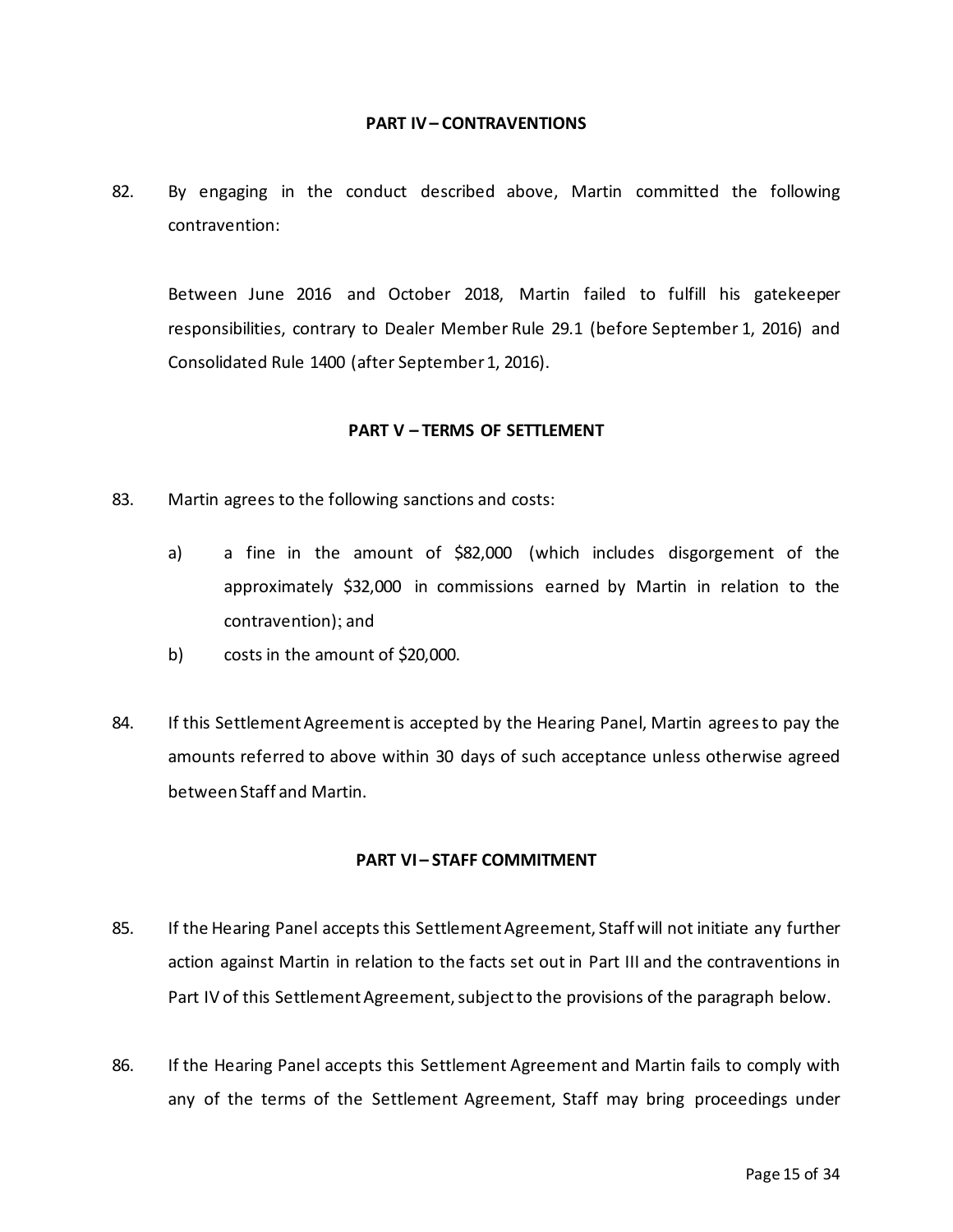Rule 8200 against Martin. These proceedings may be based on, but are not limited to, the facts set out Part III of this Settlement Agreement.

#### **PART VII – PROCEDURE FOR ACCEPTANCE OF SETTLEMENT**

- 87. This Settlement Agreement is conditional on acceptance by the Hearing Panel.
- 88. This Settlement Agreement shall be presented to a Hearing Panel at a settlement hearing in accordance with the procedures described in Sections 8215 and 8428, in addition to any other procedures that may be agreed upon between the parties.
- 89. Staff and Martin agree that this Settlement Agreement will form all of the agreed facts that will be submitted at the settlement hearing, unless the parties agree that additional facts should be submitted at the settlement hearing. If Martin does not appear at the settlement hearing, Staff may disclose additional relevant facts, if requested by the Hearing Panel.
- 90. If the Hearing Panel accepts the Settlement Agreement, Martin agrees to waive all rights under the IIROC Rules and any applicable legislation to any further hearing, appeal and review.
- 91. If the Hearing Panel rejects the Settlement Agreement, Staff and Martin may enter into another settlement agreement or Staff may proceed to a disciplinary hearing based on the same or related allegations.
- 92. The terms of this Settlement Agreement are confidential unless and until this Settlement Agreement has been accepted by the Hearing Panel.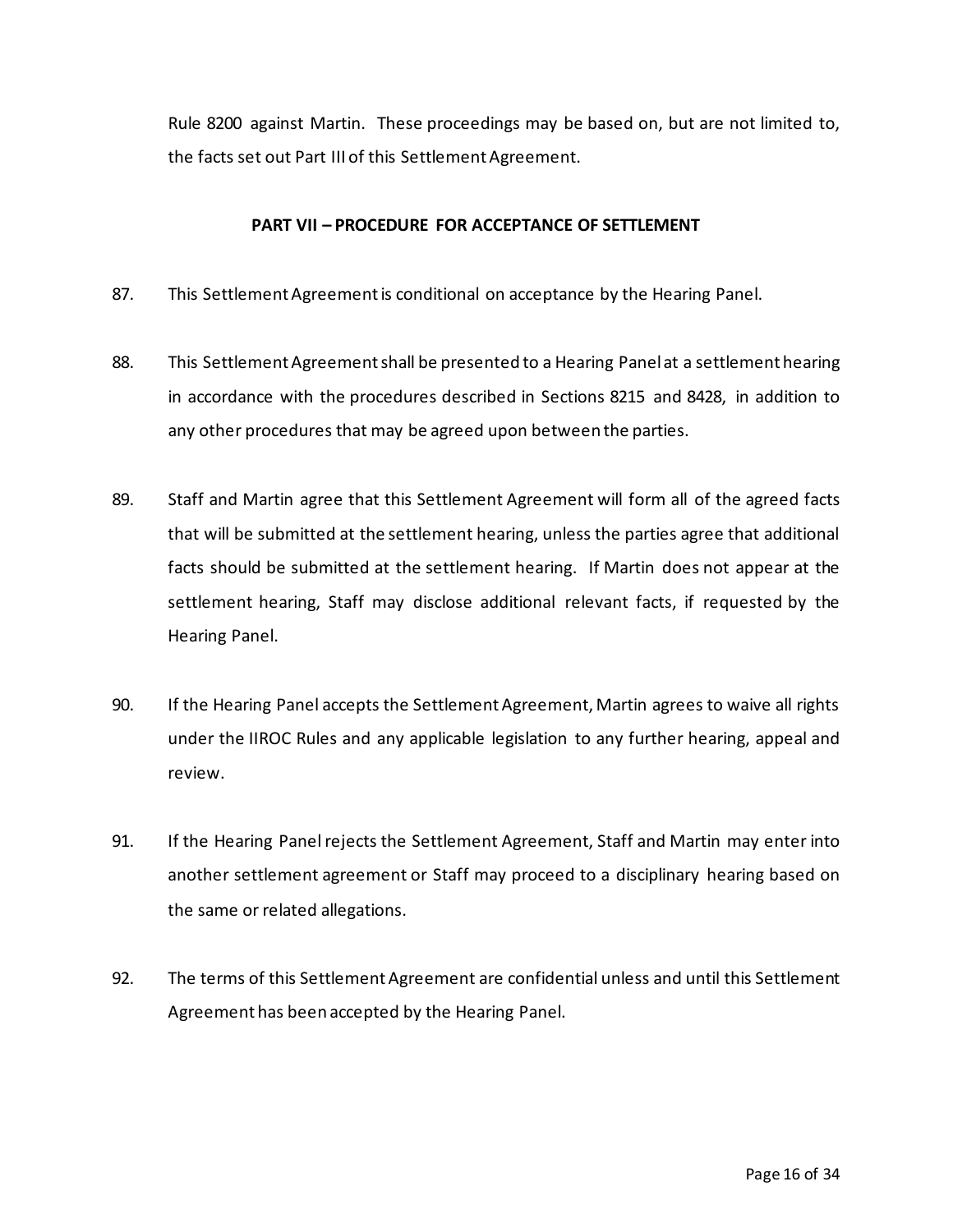- 93. The Settlement Agreement will become available to the public upon its acceptance by the Hearing Panel and IIROC will post a full of copy of this Settlement Agreement on the IIROC website. IIROC will also publish a summary of the facts, contraventions, and the sanctions agreed upon in this Settlement Agreement.
- 94. If this Settlement Agreement is accepted, Martin agrees that neither he nor anyone on his behalf, will make a public statement inconsistent with this Settlement Agreement.
- 95. The Settlement Agreement is effective and binding upon Martin and Staff as of the date of its acceptance by the Hearing Panel.

### **PART VIII – EXECUTION OF SETTLEMENT AGREEMENT**

- 96. This Settlement Agreement may be signed in one or more counterparts which together will constitute a binding agreement.
- 97. A fax or electronic copy of any signature will be treated as an original signature.

**DATED** this 2nd day of November, 2021.

"Witness" "Larry Martin"

Witness Larry Martin

**DATED** this 5th day of November, 2021.

"Witness" "Lorne Herlin"

Witness Lorne Herlin Enforcement Counsel on behalf of Enforcement Staff of the Investment Industry Regulatory Organization of Canada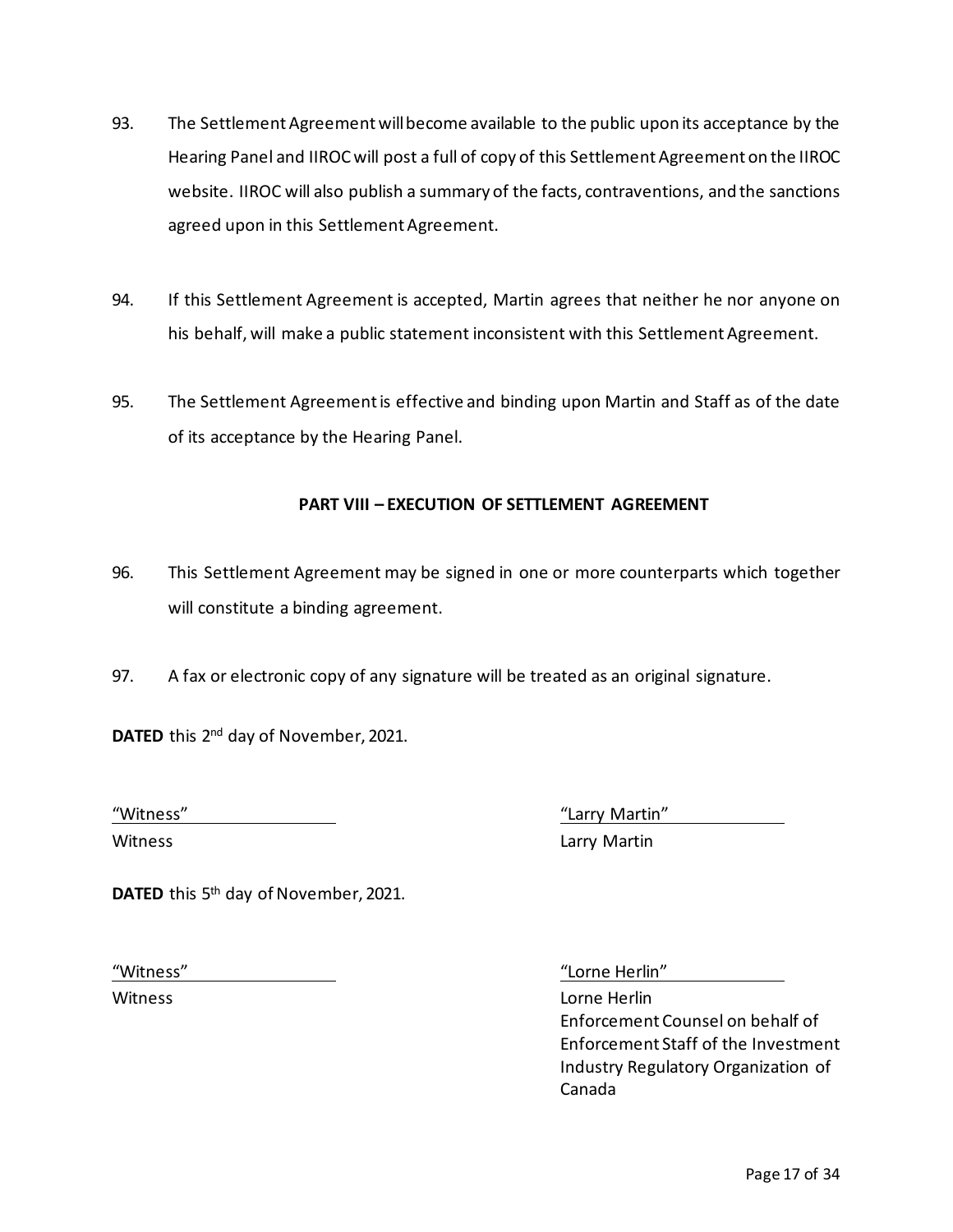The Settlement Agreement is hereby accepted this 19<sup>th</sup> day of November, 2021 by the following Hearing Panel:

Per: "Susan Ross" Panel Chair

Per: "Richard Thomas" Panel Member

Per: "William Wright" Panel Member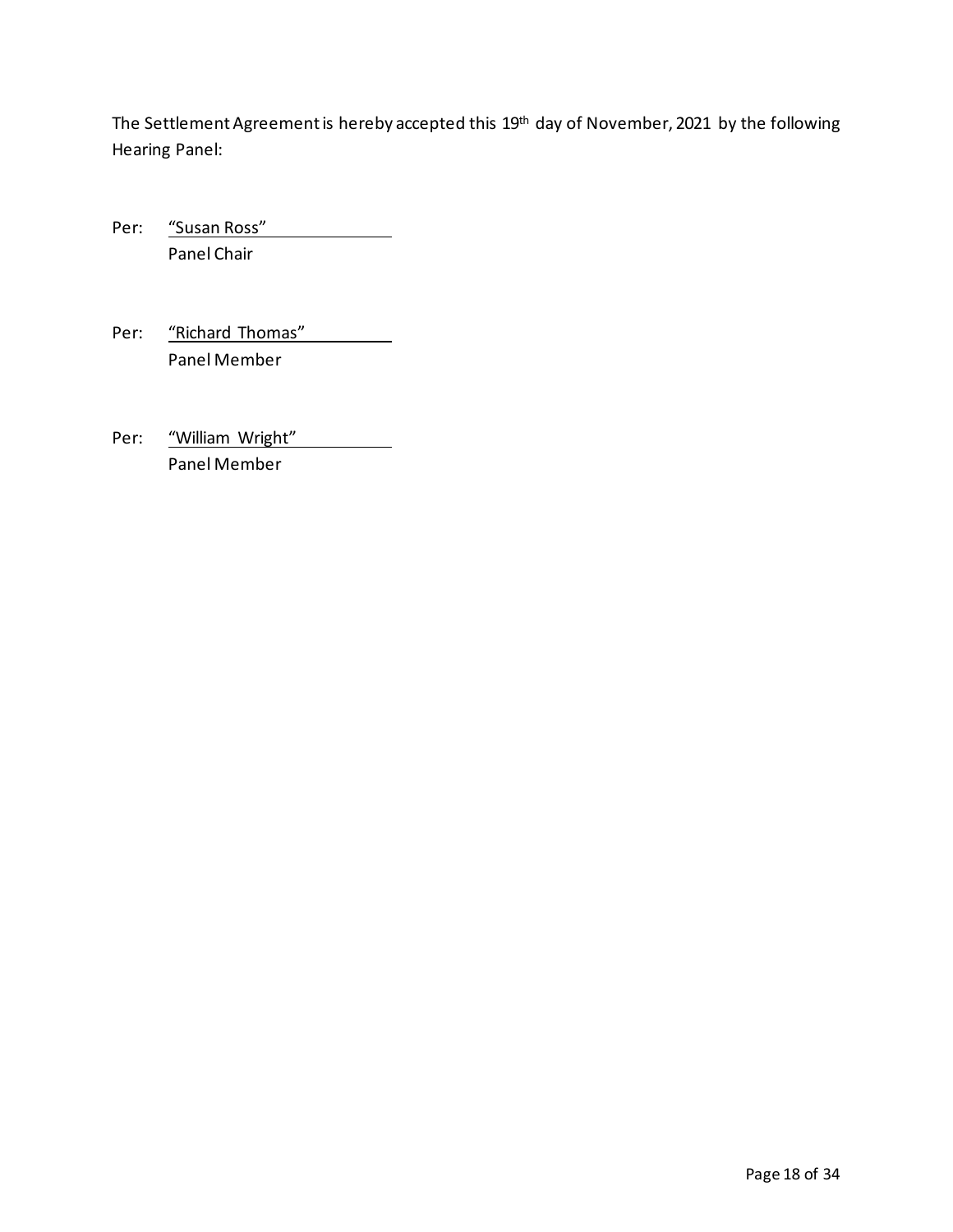## **Schedule "A" Unprofitable Trading**

#### **T Account**

| <b>Issuer</b>       | <b>Total</b>    | Cost of       | <b>Date</b>     | Date           | Date           | <b>Total</b>  | Total         |
|---------------------|-----------------|---------------|-----------------|----------------|----------------|---------------|---------------|
|                     | <b>Shares</b>   | <b>Shares</b> | <b>Shares</b>   | <b>Trading</b> | <b>Trading</b> | <b>Shares</b> | Profit/       |
|                     | <b>Received</b> |               | <b>Received</b> | <b>Started</b> | <b>Ended</b>   | Sold          | (Loss)        |
| Marapharm           | 833,334         | \$500,000     | May 23,         | May 22,        | May 29,        | 833,334       | ( \$31,677)   |
| Ventures Inc.       |                 |               | 2018            | 2018           | 2018           |               |               |
| Marapharm           | 1,100,000       | \$550,000     | June 13,        | June           | June           | 1,100,000     | ( \$130, 911) |
| Ventures Inc.       |                 |               | 2018            | 13,            | 22,            |               |               |
|                     |                 |               |                 | 2018           | 2018           |               |               |
| Abattis             | 179,041         | \$18,000      | June 8,         | June           | June           | 179,041       | \$13,175      |
| <b>Bioceuticals</b> |                 |               | 2018            | 12,            | 15,            |               |               |
| Corp.               |                 |               |                 | 2018           | 2018           |               |               |
| <b>BLOK</b>         | 5,000,000       | \$1,000,000   | June 15,        | July 20,       | August         | 5,000,000     | (5513, 110)   |
| Techonologies       |                 |               | 2018            | 2018           | 9,2018         |               |               |
| Inc.                |                 |               |                 |                |                |               |               |
| New Point           | 5,000,000       | \$625,000     | August 9,       | August         | August         | 4,146,000     | (5239, 694)   |
| Exploration         |                 |               | 2018            | 2, 2018        | 15,            |               |               |
| Corp.*              |                 |               |                 |                | 2018           |               |               |

\*On August 20, 2018, IIROC halted the trading of shares of New Point Exploration Corp. The shares did not resume trading until January 10, 2019.

#### **H Account**

| <b>Issuer</b>       | <b>Total</b>    | Cost of       | Date            | Date           | <b>Date</b>    | Total         | <b>Total</b> |
|---------------------|-----------------|---------------|-----------------|----------------|----------------|---------------|--------------|
|                     | <b>Shares</b>   | <b>Shares</b> | <b>Shares</b>   | <b>Trading</b> | <b>Trading</b> | <b>Shares</b> | Profit/      |
|                     | <b>Received</b> |               | <b>Received</b> | <b>Started</b> | <b>Ended</b>   | Sold          | (Loss)       |
| Abattis             | 596,804         | \$60,000      | June 14,        | June           | June           | 596,804       | \$48,823     |
| <b>Bioceuticals</b> |                 |               | 2018            | 12,            | 13,            |               |              |
| Corp.               |                 |               |                 | 2018           | 2018           |               |              |
| New Point           | 5,000,000       | \$625,000     | August          | August         | August         | 1,052,000     | (565,903)    |
| Exploration         |                 |               | 13, 2018        | 14,            | 17,            |               |              |
| Corp.               |                 |               |                 | 2018           | 2018           |               |              |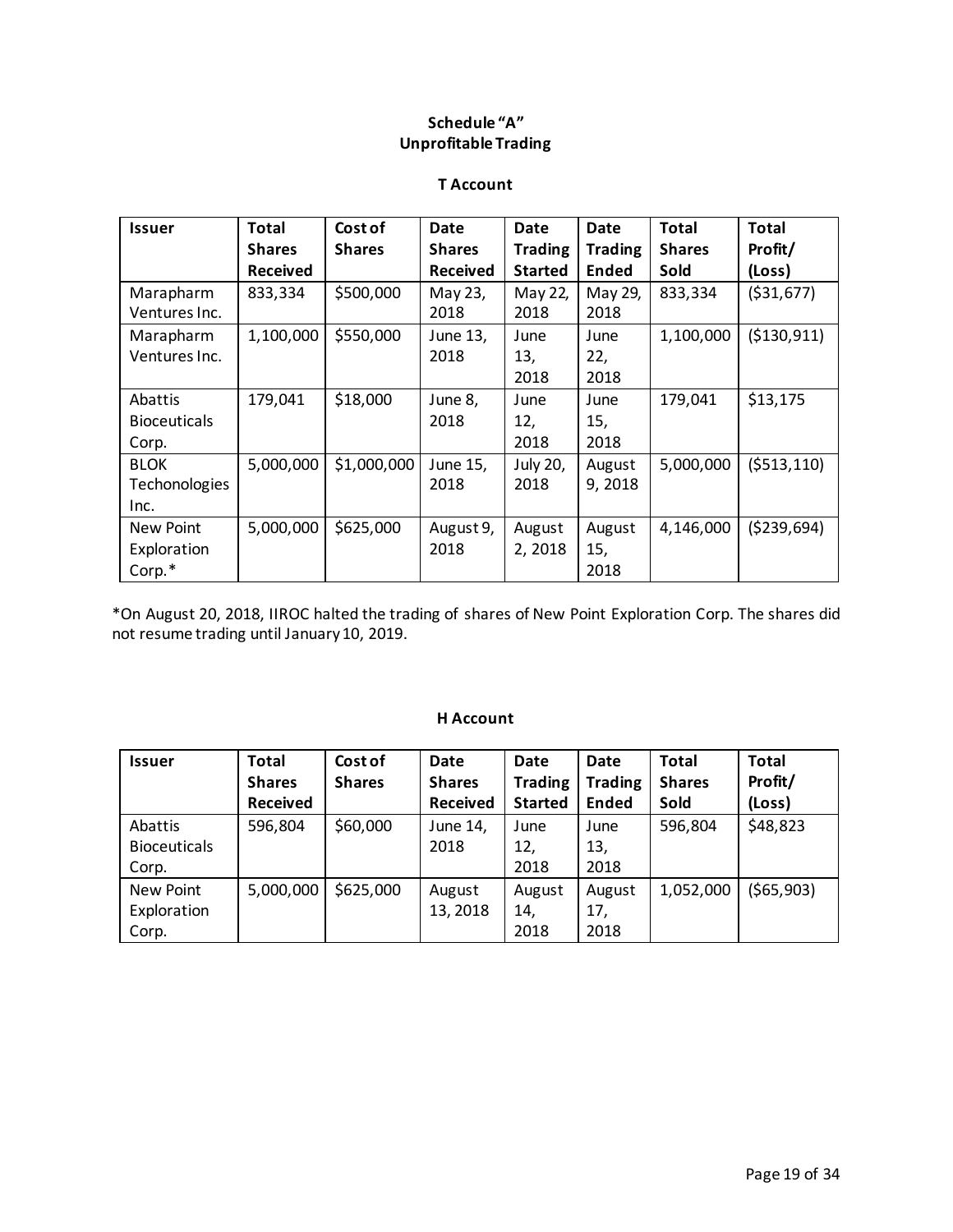## **Schedule "A" (cont'd) Unprofitable Trading**

#### **K Account**

| <b>Issuer</b>       | Total           | Cost of       | Date            | Date           | Date           | <b>Total</b>  | <b>Total</b>  |
|---------------------|-----------------|---------------|-----------------|----------------|----------------|---------------|---------------|
|                     | <b>Shares</b>   | <b>Shares</b> | <b>Shares</b>   | <b>Trading</b> | <b>Trading</b> | <b>Shares</b> | Profit/       |
|                     | <b>Received</b> |               | <b>Received</b> | <b>Started</b> | <b>Ended</b>   | Sold          | (Loss)        |
| Marapharm           | 1,000,000       | \$500,000     | June 13,        | June 13,       | June 27,       | 1,000,000     | (\$157,598)   |
| Ventures Inc.       |                 |               | 2018            | 2018           | 2018           |               |               |
| <b>BLOK</b>         | 5,000,000       | \$1,000,000   | July 19,        | July 20,       | August         | 5,000,000     | ( \$540, 177) |
| <b>Technologies</b> |                 |               | 2018            | 2018           | 9, 2018        |               |               |
| Inc.                |                 |               |                 |                |                |               |               |

#### **J Account**

| <b>Issuer</b>                              | <b>Total</b><br><b>Shares</b><br><b>Received</b> | Cost of<br><b>Shares</b> | Date<br><b>Shares</b><br><b>Received</b> | Date<br><b>Trading</b><br><b>Started</b> | Date<br><b>Trading</b><br><b>Ended</b> | Total<br><b>Shares</b><br>Sold | <b>Total</b><br>Profit/<br>(Loss) |
|--------------------------------------------|--------------------------------------------------|--------------------------|------------------------------------------|------------------------------------------|----------------------------------------|--------------------------------|-----------------------------------|
| Cryptobloc<br>Technologies<br>Corp.        | 1,773,333                                        | \$265,999                | June 25,<br>2018                         | June 22,<br>2018                         | June 26,<br>2018                       | 1,773,333                      | (\$157,644)                       |
| <b>BLOK</b><br><b>Technologies</b><br>Inc. | 750,000                                          | \$150,000                | August<br>14, 2018                       | August<br>16,<br>2018                    | August<br>17,<br>2018                  | 750,000                        | ( \$113, 140)                     |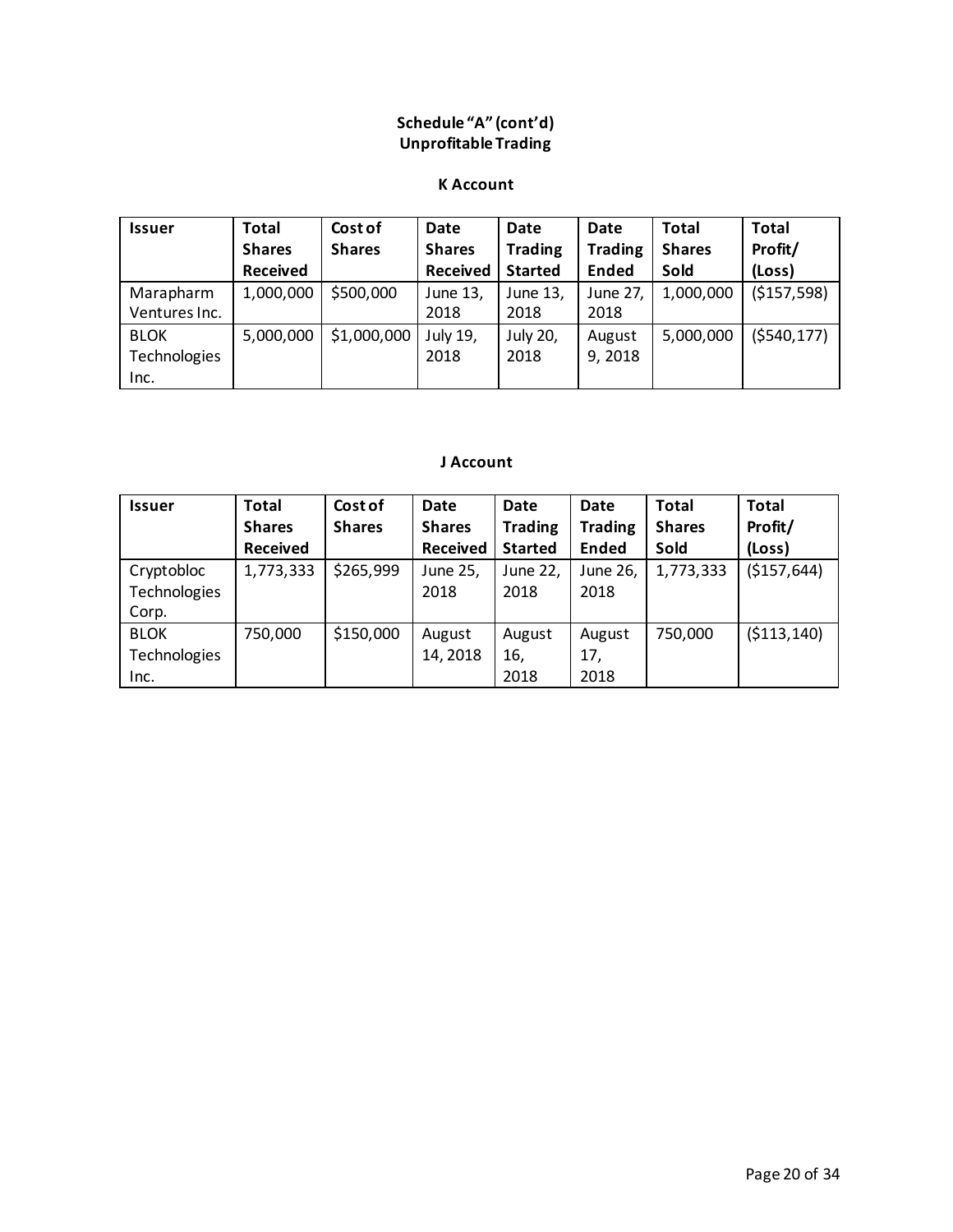## **Schedule "B" Proceeds of Sale of Shares Transferred Out Shortly After Sale**

## **T Account**

| <b>Issuer</b>       | <b>Total</b>    | <b>Date</b>    | <b>Total</b>  | <b>Total</b>       | <b>Date</b>        | <b>Amount</b>      |
|---------------------|-----------------|----------------|---------------|--------------------|--------------------|--------------------|
|                     | <b>Shares</b>   | <b>Trading</b> | <b>Shares</b> | <b>Proceeds of</b> | <b>Proceeds</b>    | <b>Transferred</b> |
|                     | <b>Received</b> | <b>Ended</b>   | Sold          | <b>Sale</b>        | <b>Transferred</b> | Out                |
|                     |                 |                |               |                    | Out                |                    |
| Marapharm           | 833,334         | May            | 833,334       | \$468,323          | June 4,            | \$450,000          |
| Ventures Inc.       |                 | 29,            |               |                    | 2018               |                    |
|                     |                 | 2018           |               |                    |                    |                    |
| Marapharm           | 1,100,000       | June           | 1,100,000     | \$419,088          | July 9, 2018       | \$430,573          |
| Ventures Inc.       |                 | 22,            |               |                    |                    |                    |
|                     |                 | 2018           |               |                    |                    |                    |
| Abattis             | 179,041         | June           | 179,041       | \$34,233           | June 18,           | \$34,226           |
| <b>Bioceuticals</b> |                 | 15,            |               |                    | 2018               |                    |
| Corp.               |                 | 2018           |               |                    |                    |                    |
| <b>BLOK</b>         | 5,000,000       | August         | 5,000,000     | \$486,890          | August 20,         |                    |
| <b>Technologies</b> |                 | 9, 2018        |               |                    | 2018               |                    |
| Inc.                |                 |                |               |                    |                    |                    |
|                     |                 |                |               |                    |                    | \$500,000          |
| <b>New Point</b>    | 5,000,000       | August         | 4,146,000     | \$278,555          | August 20,         |                    |
| Exploration         |                 | 15,            |               |                    | 2018               |                    |
| Corp.               |                 | 2018           |               |                    |                    |                    |

## **H Account**

| <b>Issuer</b>                           | <b>Total</b><br><b>Shares</b><br><b>Received</b> | <b>Date</b><br><b>Trading</b><br><b>Ended</b> | <b>Total</b><br><b>Shares</b><br>Sold | <b>Total</b><br><b>Proceeds</b><br>of Sale | <b>Date</b><br><b>Proceeds</b><br><b>Transferred</b><br>Out | Amount<br><b>Transferred</b><br>Out |
|-----------------------------------------|--------------------------------------------------|-----------------------------------------------|---------------------------------------|--------------------------------------------|-------------------------------------------------------------|-------------------------------------|
| Abattis<br><b>Bioceuticals</b><br>Corp. | 596,804                                          | June 13,<br>2018                              | 596,804                               | \$108,823                                  | July 10,<br>2018                                            | \$126,000                           |
| New Point<br>Exploration<br>Corp.       | 5,000,000                                        | August<br>17, 2018                            | 1,052,000                             | \$65,597                                   | September<br>12, 2018                                       | \$65,500                            |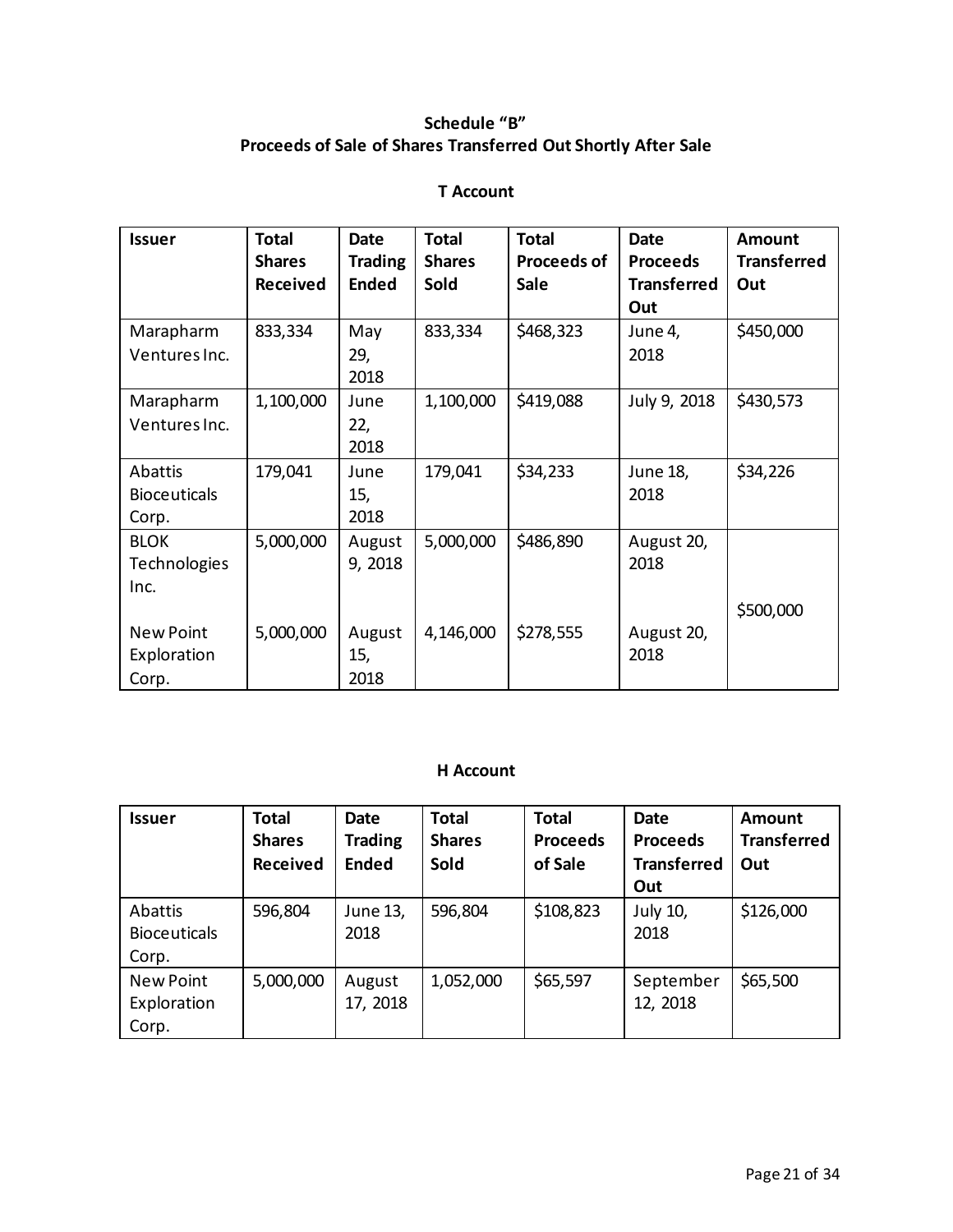# **Schedule "B"(cont'd) Proceeds of Sale of Shares Transferred Out Shortly After Sale**

## **K Account**

| <b>Issuer</b> | <b>Total</b><br><b>Shares</b><br>Received | <b>Date</b><br><b>Trading</b><br><b>Ended</b> | <b>Total</b><br><b>Shares</b><br><b>Sold</b> | <b>Total</b><br><b>Proceeds of</b><br><b>Sale</b> | <b>Date</b><br><b>Proceeds</b><br><b>Transferred</b> | <b>Amount</b><br><b>Transferred</b><br>Out |
|---------------|-------------------------------------------|-----------------------------------------------|----------------------------------------------|---------------------------------------------------|------------------------------------------------------|--------------------------------------------|
|               |                                           |                                               |                                              |                                                   | Out                                                  |                                            |
| Marapharm     | 1,000,000                                 | June 27,                                      | 1,000,000                                    | \$342,401                                         | July 10,                                             | \$342,000                                  |
| Ventures Inc. |                                           | 2018                                          |                                              |                                                   | 2018                                                 |                                            |
| <b>BLOK</b>   | 5,000,000                                 | August 9,                                     | 5,000,000                                    | \$459,823                                         | August 16,                                           | \$459,700                                  |
| Technologies  |                                           | 2018                                          |                                              |                                                   | 2018                                                 |                                            |
| Inc.          |                                           |                                               |                                              |                                                   |                                                      |                                            |

## **J Account**

| <b>Issuer</b>                       | <b>Total</b><br><b>Shares</b><br><b>Received</b> | <b>Date</b><br><b>Trading</b><br><b>Ended</b> | <b>Total</b><br><b>Shares</b><br>Sold | <b>Total</b><br><b>Proceeds</b><br>of Sale | <b>Date</b><br><b>Proceeds</b><br><b>Transferred</b><br>Out | <b>Amount</b><br><b>Transferred</b><br>Out |
|-------------------------------------|--------------------------------------------------|-----------------------------------------------|---------------------------------------|--------------------------------------------|-------------------------------------------------------------|--------------------------------------------|
| Cryptobloc<br>Technologies<br>Corp. | 1,773,333                                        | June 26,<br>2018                              | 1,773,333                             | \$108,355                                  | July 3, 2018                                                | \$108,335                                  |
| <b>BLOK</b><br>Technologies<br>Inc. | 750,000                                          | August<br>15, 2018                            | 750,000                               | \$36,860                                   | August 16,<br>2018                                          | \$36,860                                   |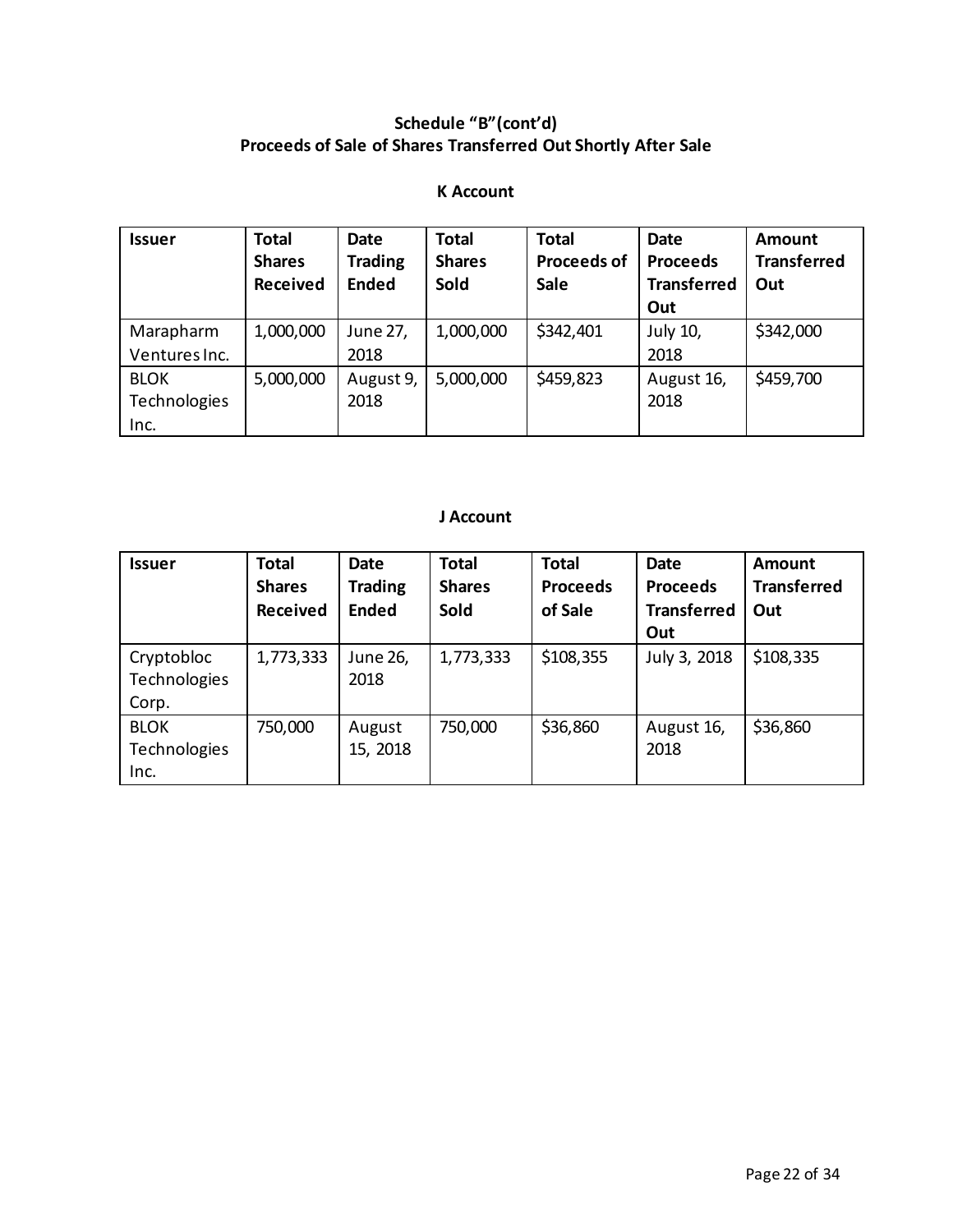## **Schedule "C" Funds Deposited & Withdrawn from the Corporate Accounts**

## **T Account**

| <b>Date</b>        | <b>Method of</b> | <b>Amount Deposited</b> | <b>Amount</b> |
|--------------------|------------------|-------------------------|---------------|
|                    | <b>Fund</b>      |                         | Withdrawn     |
|                    | <b>Transfer</b>  |                         |               |
| December 1, 2017   | Cheque           |                         | \$11,000      |
| December 7, 2017   | Electronic       |                         | \$7,500       |
| January 11, 2018   | Cheque           | \$50,000                |               |
| February 26, 2018  | Cheque           | \$10,000                |               |
| March 15, 2018     | Electronic       |                         | \$23,000      |
| March 31, 2018     | Electronic       |                         | \$7,000       |
| April 19, 2018     | Cheque           | \$14,000                |               |
| April 27, 2018     | Electronic       |                         | \$3,500       |
| June 4, 2018       | Cheque           |                         | \$450,000     |
| June 18, 2018      | Electronic       |                         | \$34,226      |
| July 9, 2018       | Electronic       |                         | \$100,000     |
| July 9, 2018       | Cheque           |                         | \$330,573     |
| August 20, 2018    | Cheque           |                         | \$500,000     |
| September 6, 2018  | Cheque           | \$100,000               |               |
| September 28, 2018 | Cheque           | \$3,800                 |               |
| October 15, 2018   | Cheque           | \$9,000                 |               |
| Total:             |                  | \$186,800               | \$1,466,799   |

### **H Account**

| Date               | <b>Method of</b> | <b>Amount Deposited</b> | <b>Amount</b> |
|--------------------|------------------|-------------------------|---------------|
|                    | <b>Fund</b>      |                         | Withdrawn     |
|                    | <b>Transfer</b>  |                         |               |
| December 12, 2017  | Electronic       |                         | \$210,000     |
| January 4, 2018    | Electronic       |                         | \$40,000      |
| May 2, 2018        | Electronic       |                         | \$240,000     |
| July 10, 2018      | Wire             |                         | \$126,000     |
| September 12, 2018 | Electronic       |                         | \$65,500      |
| October 1, 2018    | Wire             | \$20,000                |               |
| October 18, 2018   | Wire             | \$10,500                |               |
| Total:             |                  | \$30,500                | \$681,500     |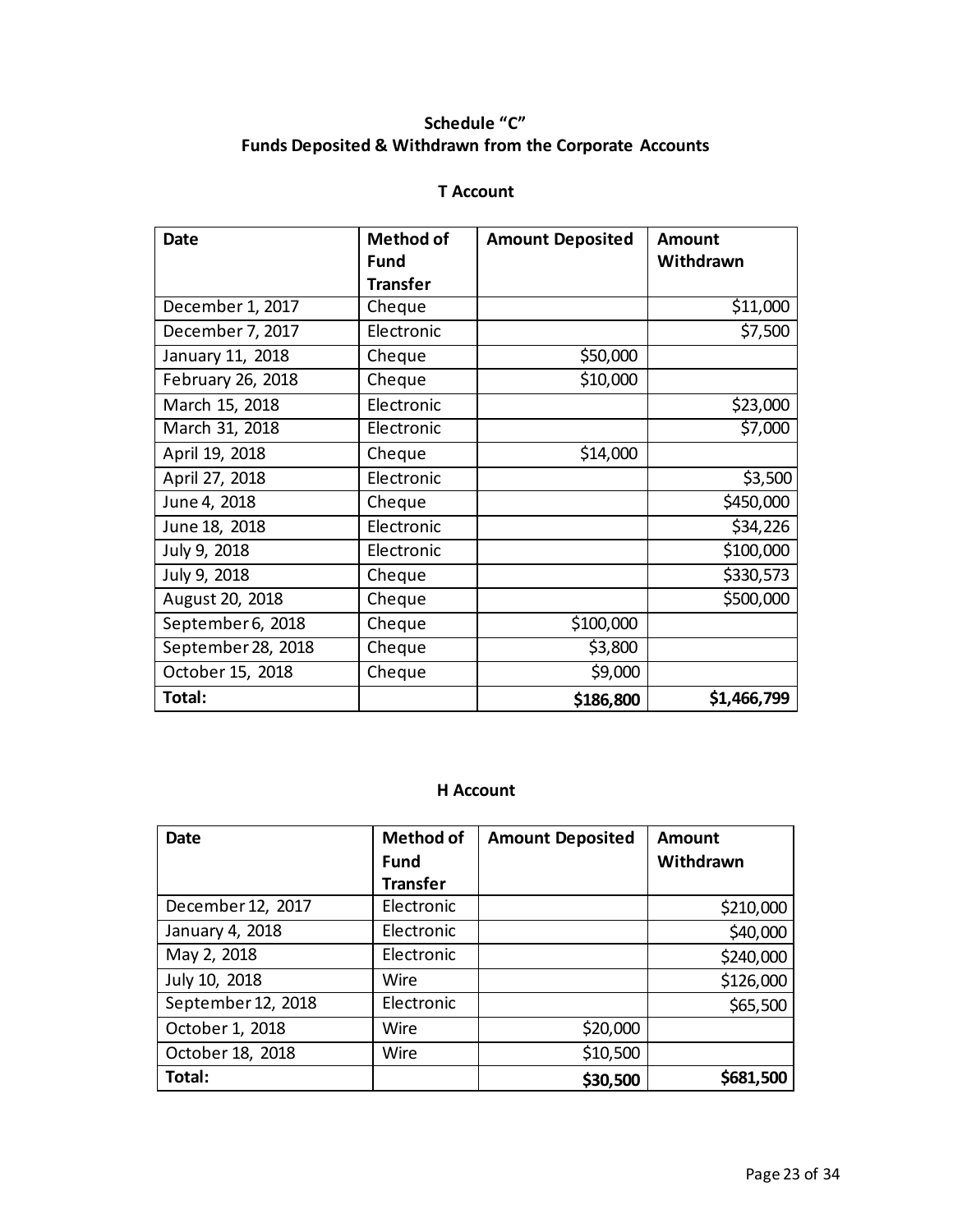# **Schedule "C" (cont'd) Funds Deposited & Withdrawn from the Corporate Accounts**

## **K Account**

| <b>Date</b>     | <b>Method of</b> | <b>Amount Deposited</b> | <b>Amount</b> |
|-----------------|------------------|-------------------------|---------------|
|                 | <b>Fund</b>      |                         | Withdrawn     |
|                 | <b>Transfer</b>  |                         |               |
| July 10, 2018   | Wire             |                         | \$342,000     |
| August 16, 2018 | Electronic       |                         | \$100,000     |
| August 16, 2018 | Wire             |                         | \$359,700     |
| <b>Total</b>    |                  |                         | \$801,700     |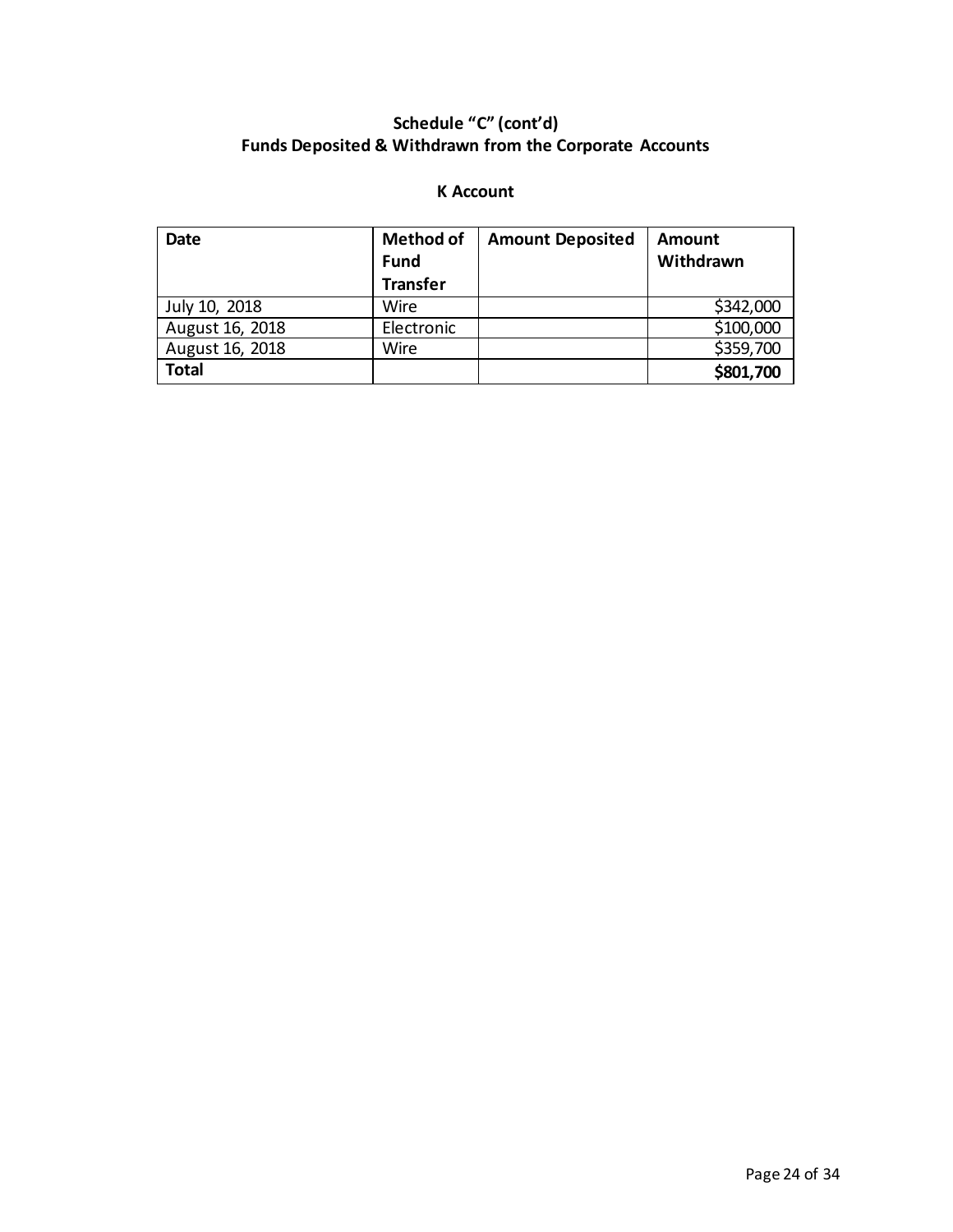# **Schedule "C" (cont'd) Funds Deposited & Withdrawn from the Corporate Accounts**

### **J Account**

| <b>Date</b>        | <b>Method of</b>     | <b>Amount</b>    | <b>Amount Withdrawn</b> |
|--------------------|----------------------|------------------|-------------------------|
|                    | <b>Fund Transfer</b> | <b>Deposited</b> |                         |
| March 19, 2018     | Cheque               | \$50,000         |                         |
| May 9, 2018        | Cheque               |                  | \$2,000                 |
| May 31, 2018       | Cheque               |                  | \$1,000                 |
| June 1, 2018       | Cheque               |                  | \$3,000                 |
| June 4, 2018       | Cheque               |                  | \$1,000                 |
| June 26, 2018      | Cheque               |                  | \$1,500                 |
| June 28, 2018      | Cheque               |                  | \$1,000                 |
| June 30, 2018      | Cheque               |                  | \$3,000                 |
| July 3, 2018       | Cheque               |                  | \$108,335               |
| July 4, 2018       | Cheque               | \$3,000          |                         |
| July 9, 2018       | Cheque               |                  | \$1,500                 |
| July 12, 2018      | Cheque               |                  | \$2,000                 |
| July 13, 2018      | Cheque               |                  | \$750                   |
| July 23, 2018      | Cheque               |                  | \$1,000                 |
| July 24, 2018      | Cheque               |                  | \$1,000                 |
| July 27, 2018      | Cheque               |                  | \$1,500                 |
| July 30, 2018      | Cheque               |                  | \$1,500                 |
| August 1, 2018     | Draft                | \$100,000        |                         |
| August 1, 2018     | Cheque               |                  | \$5,000                 |
| August 3, 2018     | Cheque               |                  | \$2,000                 |
| August 7, 2018     | Cheque               |                  | \$1,200                 |
| August 9, 2018     | Cheque               |                  | \$1,250                 |
| August 13, 2018    | Cheque               |                  | \$2,000                 |
| August 15, 2018    | Cheque               |                  | \$2,000                 |
| August 16, 2018    | Cheque               |                  | \$36,860                |
| August 21, 2018    | Cheque               |                  | \$1,800                 |
| August 24, 2018    | Cheque               |                  | \$1,400                 |
| August 28, 2018    | Cheque               |                  | \$2,000                 |
| September 10, 2018 | Cheque               |                  | \$100,000               |
| September 13, 2018 | Cheque               |                  | \$3,600                 |
| September 17, 2018 | Cheque               |                  | \$4,767                 |
| October 2, 2018    | Draft                | \$1,100          |                         |
| October 11, 2018   | Cheque               |                  | \$825                   |
| Total:             |                      | \$154,100        | \$294,787               |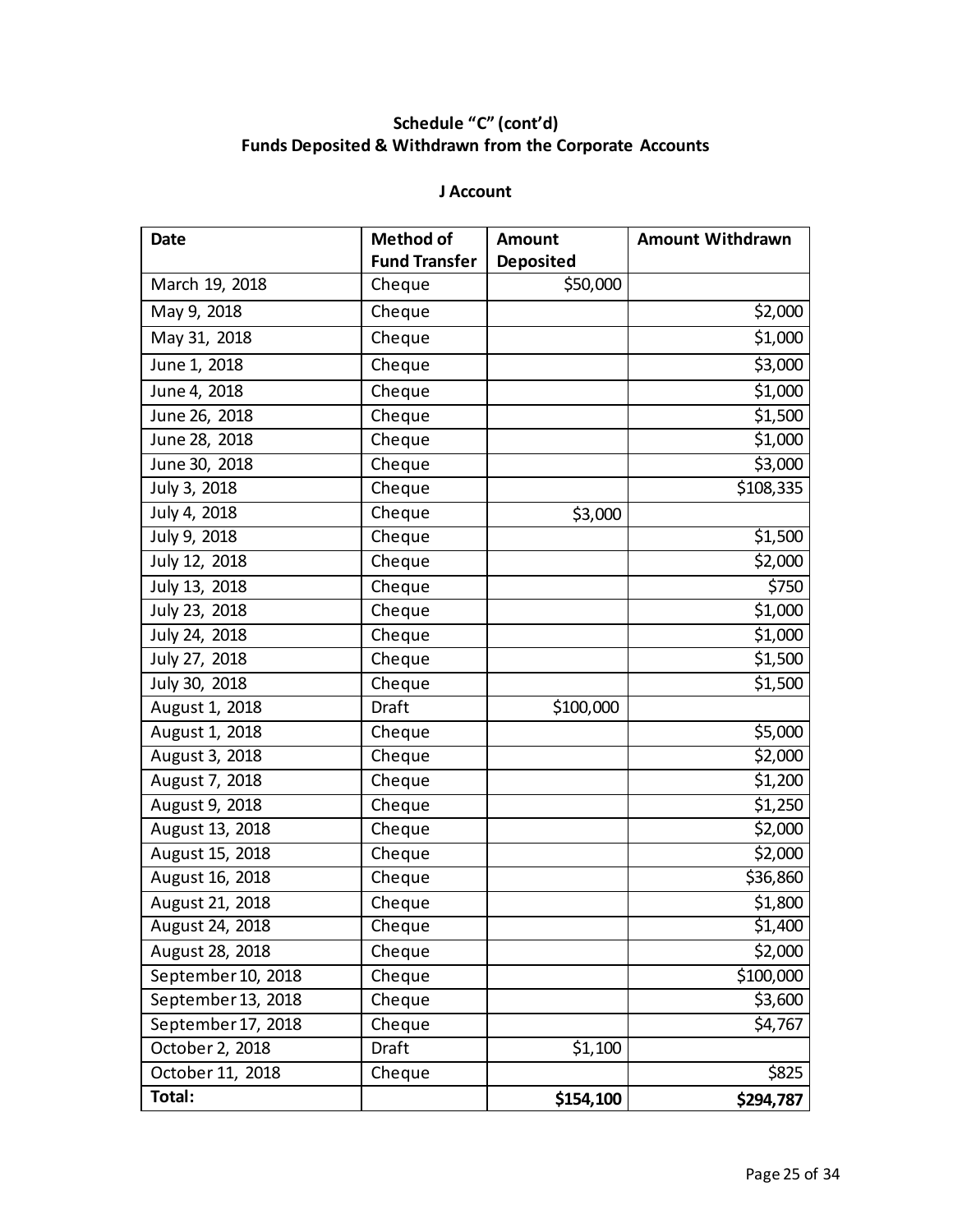## **Schedule "D" Shares of the Same Issuers Were Deposited Into Some of the Corporate Accounts**

| <b>Issuer</b>       | <b>Account</b> | <b>Total</b>    | <b>Date</b>     | <b>Date</b>    | <b>Date</b>    | <b>Total</b>  | <b>Total</b>  |
|---------------------|----------------|-----------------|-----------------|----------------|----------------|---------------|---------------|
|                     |                | <b>Shares</b>   | <b>Shares</b>   | <b>Trading</b> | <b>Trading</b> | <b>Shares</b> | Profit/(Loss) |
|                     |                | <b>Received</b> | <b>Received</b> | <b>Started</b> | <b>Ended</b>   | Sold          |               |
|                     |                |                 |                 |                |                |               |               |
| Marapharm           | T Corp.        | 833,334         | May 23,         | May 22,        | May 29,        | 833,334       | ( \$31,677)   |
| Ventures Inc.       |                |                 | 2018            | 2018           | 2018           |               |               |
| Marapharm           | T Corp.        | 1,100,000       | June 13,        | June 13,       | June 22,       | 1,100,000     | ( \$130, 911) |
| Ventures Inc.       |                |                 | 2018            | 2018           | 2018           |               |               |
| Marapharm           | K Ltd.         | 1,000,000       | June 13,        | June 13,       | June 27,       | 1,000,000     | (\$157,598)   |
| Ventures Inc.       |                |                 | 2018            | 2018           | 2018           |               |               |
| Abattis             | T Corp.        | 179,041         | June 8,         | June 12,       | June 15,       | 179,041       | \$13,175      |
| <b>Bioceuticals</b> |                |                 | 2018            | 2018           | 2018           |               |               |
| Corp.               |                |                 |                 |                |                |               |               |
| Abattis             | H Ltd.         | 596,804         | June 14,        | June 12,       | June 13,       | 596,804       | \$48,823      |
| <b>Bioceuticals</b> |                |                 | 2018            | 2018           | 2018           |               |               |
| Corp.               |                |                 |                 |                |                |               |               |
| <b>BLOK</b>         | T Corp.        | 5,000,000       | June 15,        | July 20,       | August         | 5,000,000     | ( \$513, 110) |
| Technologies        |                |                 | 2018            | 2018           | 9,2018         |               |               |
| Inc.                |                |                 |                 |                |                |               |               |
| <b>BLOK</b>         | K Ltd.         | 5,000,000       | July 19,        | July 20,       | August         | 5,000,000     | ( \$540, 177) |
| Technologies        |                |                 | 2018            | 2018           | 9,2018         |               |               |
| Inc.                |                |                 |                 |                |                |               |               |
| <b>BLOK</b>         | J Corp.        | 750,000         | August          | August         | August         | 750,000       | ( \$113, 140) |
| Technologies        |                |                 | 14, 2018        | 14, 2018       | 15, 2018       |               |               |
| Inc.                |                |                 |                 |                |                |               |               |
| <b>New Point</b>    | T Corp.        | 5,000,000       | June 25,        | August         | August         | 4,146,000     | ( \$239, 694) |
| Exploration         |                |                 | 2018            | 2,2018         | 15, 2018       |               |               |
| Corp.               |                |                 |                 |                |                |               |               |
| New Point           | H Ltd.         | 5,000,000       | August          | August         | August         | 1,052,000     | ( \$65, 903)  |
| Exploration         |                |                 | 13, 2018        | 14, 2018       | 17,2018        |               |               |
| Corp.               |                |                 |                 |                |                |               |               |
|                     |                |                 |                 |                |                |               |               |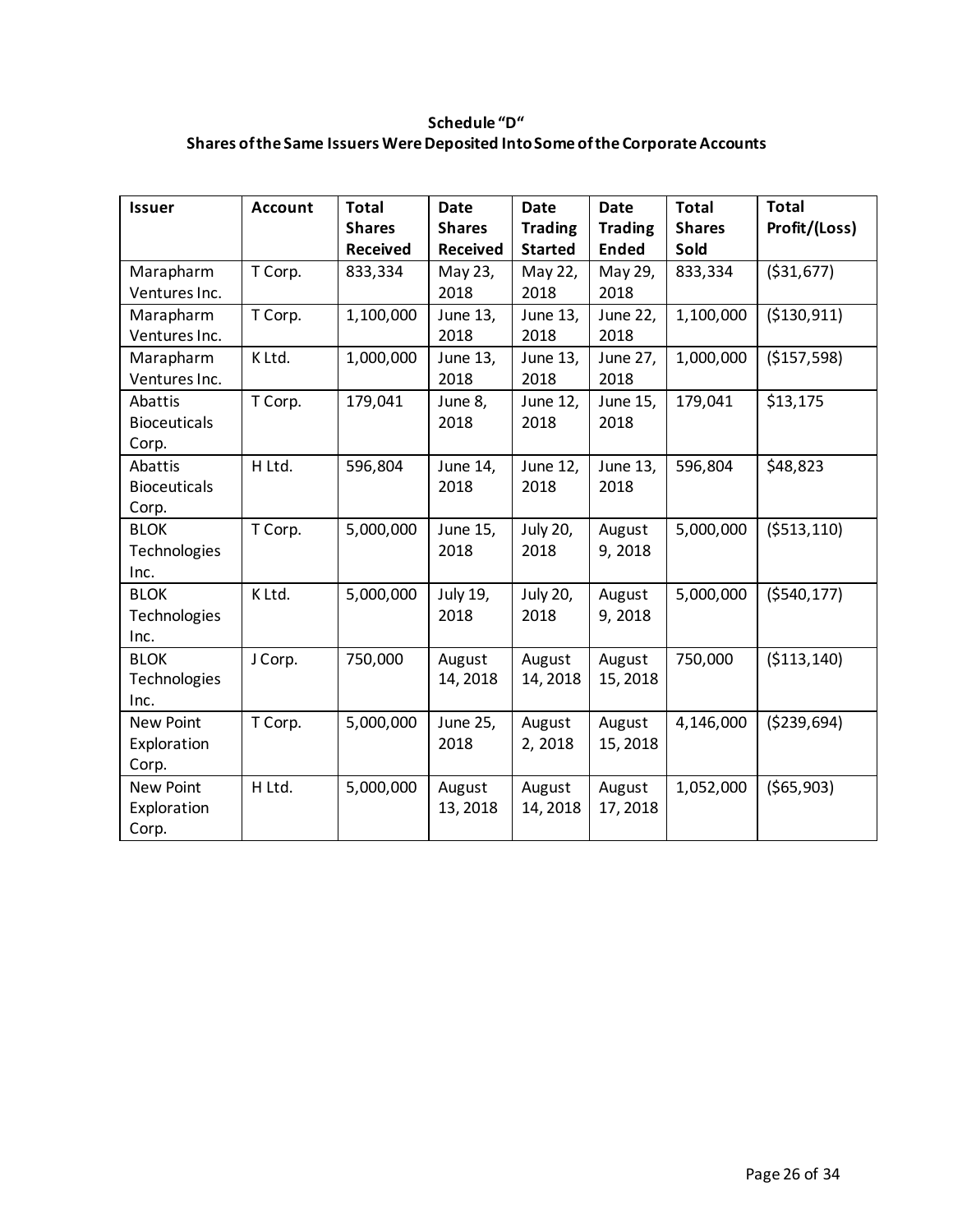## **Schedule "E" Account Activity Inconsistent with Information on NCAF**

## **T Account**

| <b>Monthly Statement</b> | <b>Total Value of</b> | <b>Estimated</b> | <b>Estimated</b> |
|--------------------------|-----------------------|------------------|------------------|
|                          | <b>Holdings in</b>    | <b>Total Net</b> | <b>Total Net</b> |
|                          | Account               | Liquid           | Worth on         |
|                          |                       | Assets on        | <b>NCAF</b>      |
|                          |                       | <b>NCAF</b>      |                  |
| December 2017            | \$754,181             | \$300,000        | \$600,000        |
| January 2018             | \$770,611             | \$300,000        | \$600,000        |
| February 2018            | \$768,536             | \$300,000        | \$600,000        |
| March 2018               | \$732,410             | \$300,000        | \$600,000        |
| April 2018               | \$86,484              | \$300,000        | \$600,000        |
| May 2018                 | \$548,646             | \$300,000        | \$600,000        |
| June 2018                | \$1,065,285           | \$300,000        | \$600,000        |
| <b>July 2018</b>         | \$434,931             | \$300,000        | \$600,000        |
| August 2018              | \$295,421             | \$300,000        | \$600,000        |
| September 2018           | \$85,304              | \$300,000        | \$600,000        |
| October 2018             | \$232,077             | \$300,000        | \$600,000        |

### **H Account**

| <b>Total Value of</b><br><b>Monthly Statement</b> |                    | <b>Estimated</b> | <b>Estimated</b> |
|---------------------------------------------------|--------------------|------------------|------------------|
|                                                   | <b>Holdings in</b> | <b>Total Net</b> | <b>Total Net</b> |
|                                                   | <b>Account</b>     | Liquid           | Worth on         |
|                                                   |                    | Assets on        | <b>NCAF</b>      |
|                                                   |                    | <b>NCAF</b>      |                  |
| December 2017                                     | \$391,971          | \$50,000         | \$450,000        |
| January 2018                                      | \$309,954          | \$50,000         | \$450,000        |
| February 2018                                     | \$301,501          | \$50,000         | \$450,000        |
| <b>March 2018</b>                                 | \$295,668          | \$50,000         | \$450,000        |
| April 2018                                        | \$240,846          | \$50,000         | \$450,000        |
| May 2018                                          | \$17,427           | \$50,000         | \$450,000        |
| June 2018                                         | \$126,173          | \$50,000         | \$450,000        |
| <b>July 2018</b>                                  | \$133              | \$50,000         | \$450,000        |
| August 2018                                       | \$282,695          | \$50,000         | \$450,000        |
| September 2018                                    | \$209,362          | \$50,000         | \$450,000        |
| October 2018                                      | \$238,020          | \$50,000         | \$450,000        |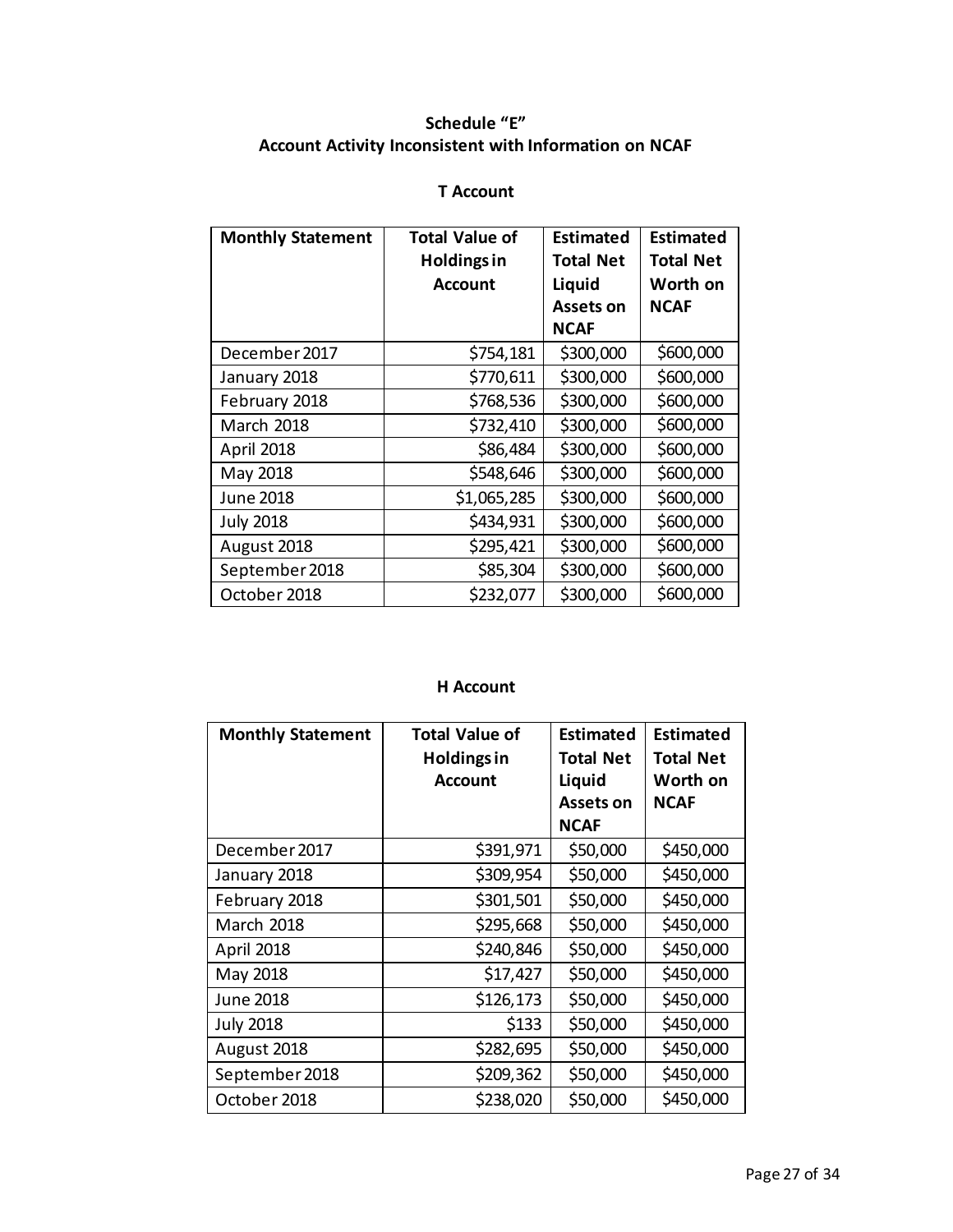# **Schedule "E" (cont'd) Account Activity Inconsistent with Stated Account Financials**

## **K Account**

| <b>Monthly Statement</b> | <b>Total Value of</b><br><b>Holdings in</b><br><b>Accounts</b> | <b>Estimated</b><br><b>Total Net</b><br>Liquid<br>Assets on | <b>Estimated</b><br><b>Total Net</b><br>Worth on<br><b>NCAF</b> |
|--------------------------|----------------------------------------------------------------|-------------------------------------------------------------|-----------------------------------------------------------------|
|                          |                                                                | <b>NCAF</b>                                                 |                                                                 |
| December 2017            | \$1,554,325                                                    | \$50,000                                                    | \$250,000                                                       |
| January 2018             | \$1,717,332                                                    | \$50,000                                                    | \$250,000                                                       |
| February 2018            | \$1,473,862                                                    | \$50,000                                                    | \$250,000                                                       |
| <b>March 2018</b>        | \$1,331,493                                                    | \$50,000                                                    | \$250,000                                                       |
| <b>June 2018</b>         | \$1,507,896                                                    | \$50,000                                                    | \$250,000                                                       |
| <b>July 2018</b>         | \$2,040,998                                                    | \$50,000                                                    | \$250,000                                                       |
| August 2018              | \$1,159,542                                                    | \$50,000                                                    | \$250,000                                                       |
| September 2018           | \$1,259,251                                                    | \$3,000,000                                                 | \$3,000,000                                                     |
| October 2018             | \$1,202,159                                                    | \$3,000,000                                                 | \$3,000,000                                                     |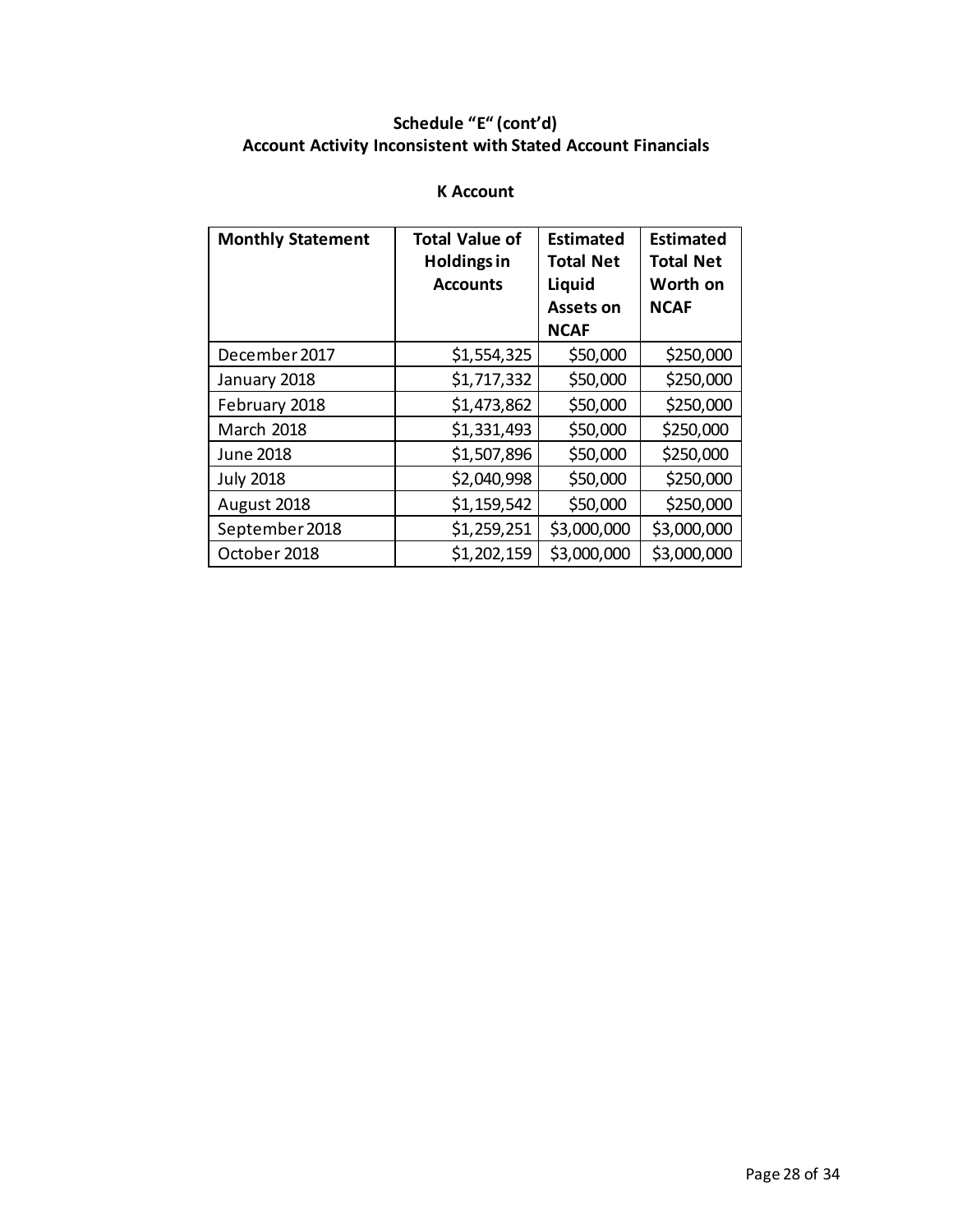| <b>Date Shares Received</b> | <b>Issuer</b>           | <b>Total</b>    |
|-----------------------------|-------------------------|-----------------|
|                             |                         | <b>Shares</b>   |
|                             |                         | <b>Received</b> |
| July 1, 2016                | Blue Spa Inc.           | 289,500         |
| July 28, 2016               | Tapimmume Inc           | 608,000         |
| July 28, 2016               | Q Biomed Inc.           | 2,000           |
| July 28, 2016               | Madison                 | 77,000          |
|                             | Ventures Inc.           |                 |
| August 10, 2016             | <b>ZZLL Information</b> | 28,938          |
|                             | Technology              |                 |
| August 10, 2016             | RepliCel Life           | 53,830          |
|                             | Sciences Inc.           |                 |
| August 10, 2016             | Patriot Gold Corp.      | 155,450         |
| August 10, 2016             | Cell Medx Corp.         | 109,537         |
| August 19, 2016             | TMM Inc.                | 1,500,000       |
| September 1, 2016           | Q Biomed Inc.           | 390,000         |
| September 25, 2016          | <b>MGT Capital</b>      | 264,274         |
|                             | Investments Inc.        |                 |
| October 13, 2016            | <b>Sport Endurance</b>  | 3,510,500       |
|                             | Inc.                    |                 |
| November 9, 2016            | Flik Media Inc.         | 200,000         |
| November 10, 2016           | Nuzee Inc.              | 60,000          |
| November 24, 2016           | Greenwood Hall          | 1,863,287       |
|                             | Inc.                    |                 |
| January 17, 2017            | Q Biomed Inc.           | 40,000          |
| January 31, 2017            | Foothills               | 155,000         |
|                             | Exploration Inc.        |                 |
| January 31, 2017            | International           | 3,333           |
|                             | Stem Cell Corp.         |                 |
| February 7, 2017            | Strata Oil & Gas        | 1,090,318       |
| February 7, 2017            | <b>Real Source</b>      | 125,975         |
|                             | Residential Inc.        |                 |
| February 28, 2017           | Mobetize Corp.          | 500,000         |
| March 10, 2017              | Bbooth Inc.             | 450,000         |
| April 27, 2017              | Mobetize Corp.          | 868,000         |
| May 25, 2017                | Nfusz Inc.              | 900,000         |

## **Schedule "F" Deposit of Shares of OTC Listed Issuers in the CMGT Account**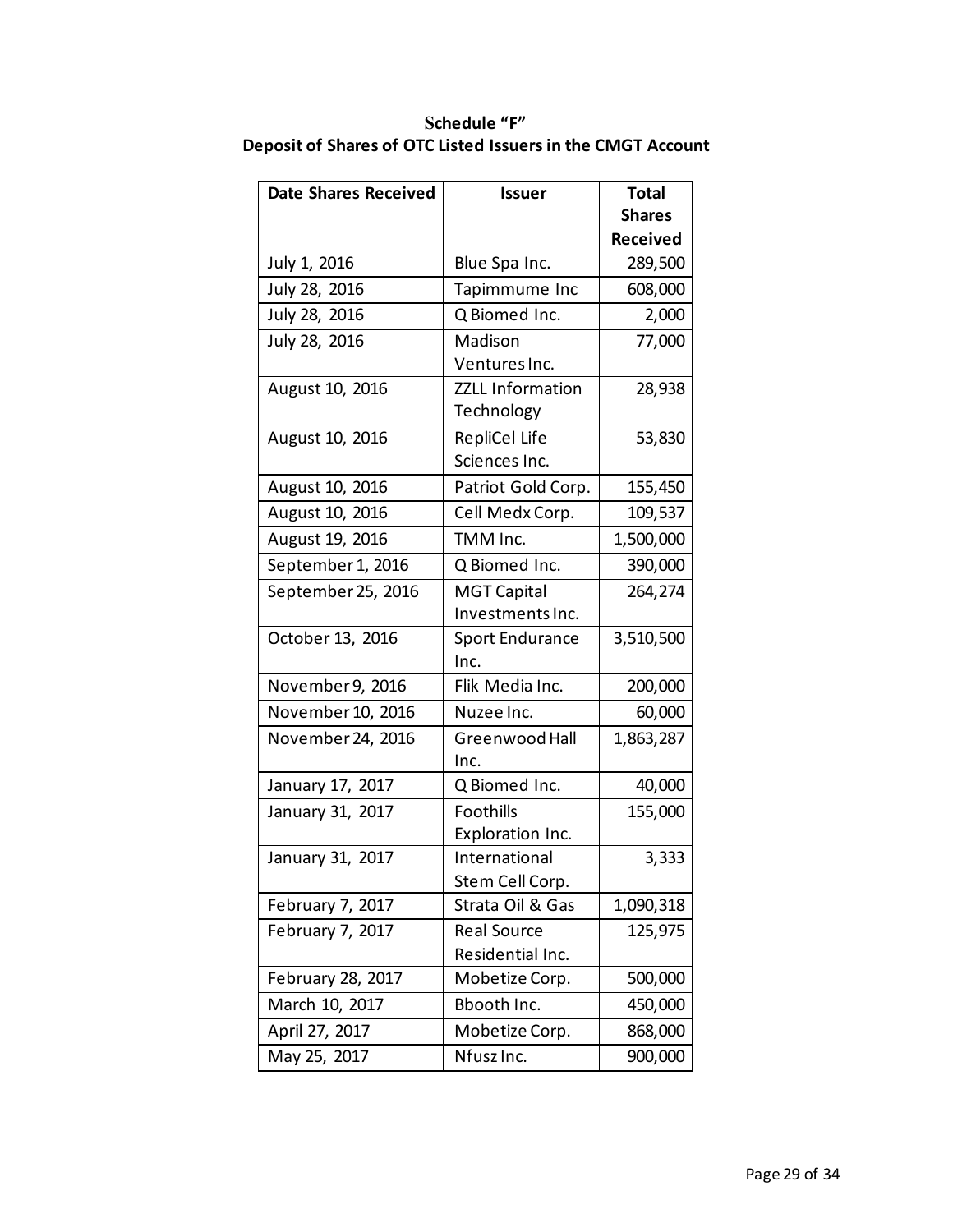| <b>Date Shares Received</b> | <b>Issuer</b>             | <b>Total</b>    |
|-----------------------------|---------------------------|-----------------|
|                             |                           | <b>Shares</b>   |
|                             |                           | <b>Received</b> |
| June 20, 2017               | Nfusz Inc.                | 500,000         |
| July 26, 2017               | Enzyme                    | 355,213         |
|                             | Biosystems                |                 |
| July 27, 2017               | Rights Corp Inc.          | 486,889         |
| December 1, 2017            | Q Biomed Inc.             | 34,838          |
| December 5, 2017            | <b>Kelvin Medical</b>     | 1,500,000       |
| February 27, 2018           | Predictive                | 336,607         |
|                             | Technology                |                 |
|                             | Group Inc.                |                 |
| March 8, 2018               | Roi Land                  | 860,520         |
|                             | Investments Ltd.          |                 |
| March 12, 2018              | <b>HQ Global</b>          | 3,000,000       |
|                             | <b>Education Inc.</b>     |                 |
| April 13, 2018              | <b>First Priority Tax</b> | 238,000         |
|                             | Solutions                 |                 |
| April 26, 2018              | MassRoots Inc.            | 475,000         |
| April 27, 2018              | Q Biomed Inc.             | 60,075          |
| May 7, 2018                 | Best nPet Inc.            | 350,000         |
| May 31, 2018                | Nfusz Inc.                | 400,000         |
| June 1, 2018                | Predictive                | 200,000         |
|                             | Technology                |                 |
|                             | Group Inc.                |                 |
| June 6, 2018                | Predictive                | 325,000         |
|                             | Technology                |                 |
|                             | Group Inc.                |                 |
| June 11, 2018               | <b>Job Location Map</b>   | 330,786         |
|                             | Inc.                      |                 |
| June 15, 2018               | <b>Job Location Map</b>   | 319,678         |
|                             | Inc.                      |                 |

**Schedule "F" (cont.) Deposit of Shares of OTC Listed Issuers in the CGMT Account**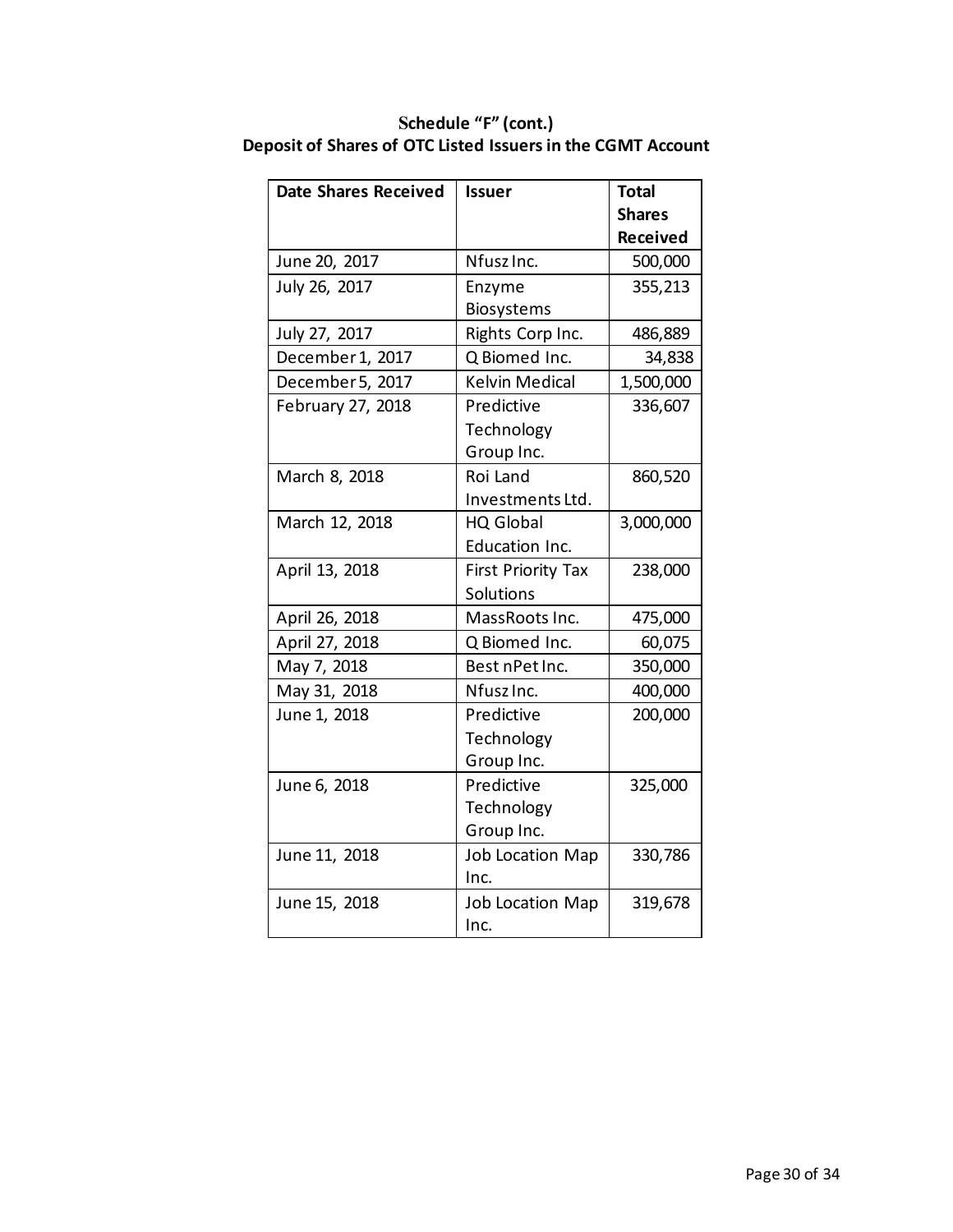**Schedule "G" Sale of Shares Shortly After Being Deposited in CMGT Account** 

| <b>Issuer</b>      | <b>Total</b>  | <b>Date Shares</b> | <b>Date</b>    | <b>Date</b>    | <b>Total</b>  | <b>Proceeds</b> |
|--------------------|---------------|--------------------|----------------|----------------|---------------|-----------------|
|                    | <b>Shares</b> | <b>Received</b>    | <b>Trading</b> | <b>Trading</b> | <b>Shares</b> | of Sale         |
|                    | Received      |                    | <b>Started</b> | <b>Ended</b>   | Sold          | (US\$)          |
| <b>MGT Capital</b> | 264,274       | May 25,            | May 25,        | May 25,        | 264,274       | \$596,324       |
| Investments        |               | 2016               | 2016           | 2016           |               |                 |
| Inc.               |               |                    |                |                |               |                 |
| <b>ZZLL</b>        | 28,938        | August 10,         | August 11,     | August 12,     | 28,938        | \$8,781         |
| Information        |               | 2016               | 2016           | 2016           |               |                 |
| Technology         |               |                    |                |                |               |                 |
| Replicel Life      | 53,830        | August 10,         | August 19,     | August 19,     | 5,383         | \$2,385         |
| Sciences Inc.      |               | 2016               | 2016           | 2016           | (1 for 10     |                 |
|                    |               |                    |                |                | shares)       |                 |
| Patriot Gold       | 155,450       | August 10,         | August 10,     | August 10,     | 155,450       | \$5,558         |
| Corp.              |               | 2016               | 2016           | 2016           |               |                 |
| Cell Medx          | 109,537       | August 10,         | August 10,     | August 30,     | 109,537       | \$16,971        |
| Corp.              |               | 2016               | 2016           | 2016           |               |                 |
| Q Biomed           | 390,000       | September          | September      | September      | 390,000       | \$1,287,364     |
| Inc.               |               | 1,2016             | 2, 2016        | 19, 2016       |               |                 |
| Flik Media         | 200,000       | November           | November       | March 1,       | 130,000       | \$18,465        |
|                    |               | 9, 2016            | 9, 2016        | 2017           |               |                 |
| Nuzee Inc.         | 60,000        | November           | November       | November       | 60,000        | \$12,824        |
|                    |               | 10, 2016           | 10, 2016       | 17, 2016       |               |                 |
| Greenwood          | 1,863,287     | November           | December       | December       | 289,500       | \$7,687         |
| Hall Inc.          |               | 24, 2016           | 7, 2016        | 12, 2016       |               |                 |
| Q Biomed           | 40,000        | January 17,        | January        | February       | 40,000        | \$204,367       |
| Inc.               |               | 2017               | 18, 2017       | 1, 2017        |               |                 |
| Foothills          | 155,000       | January 31,        | February       | June 7,        | 155,000       | \$212,199       |
| Exploration        |               | 2017               | 1, 2017        | 2017           |               |                 |
| Inc.               |               |                    |                |                |               |                 |
| International      | 3,333         | January 31,        | January        | January        | 3,333         | \$3,507         |
| <b>Stem Cell</b>   |               | 2017               | 31, 2017       | 31, 2017       |               |                 |
| Corp.              |               |                    |                |                |               |                 |
| Strata Oil &       | 1,090,318     | February 7,        | February       | May 25,        | 676,000       |                 |
| Gas                |               | 2017               | 9, 2017        | 2017           |               | \$23,001        |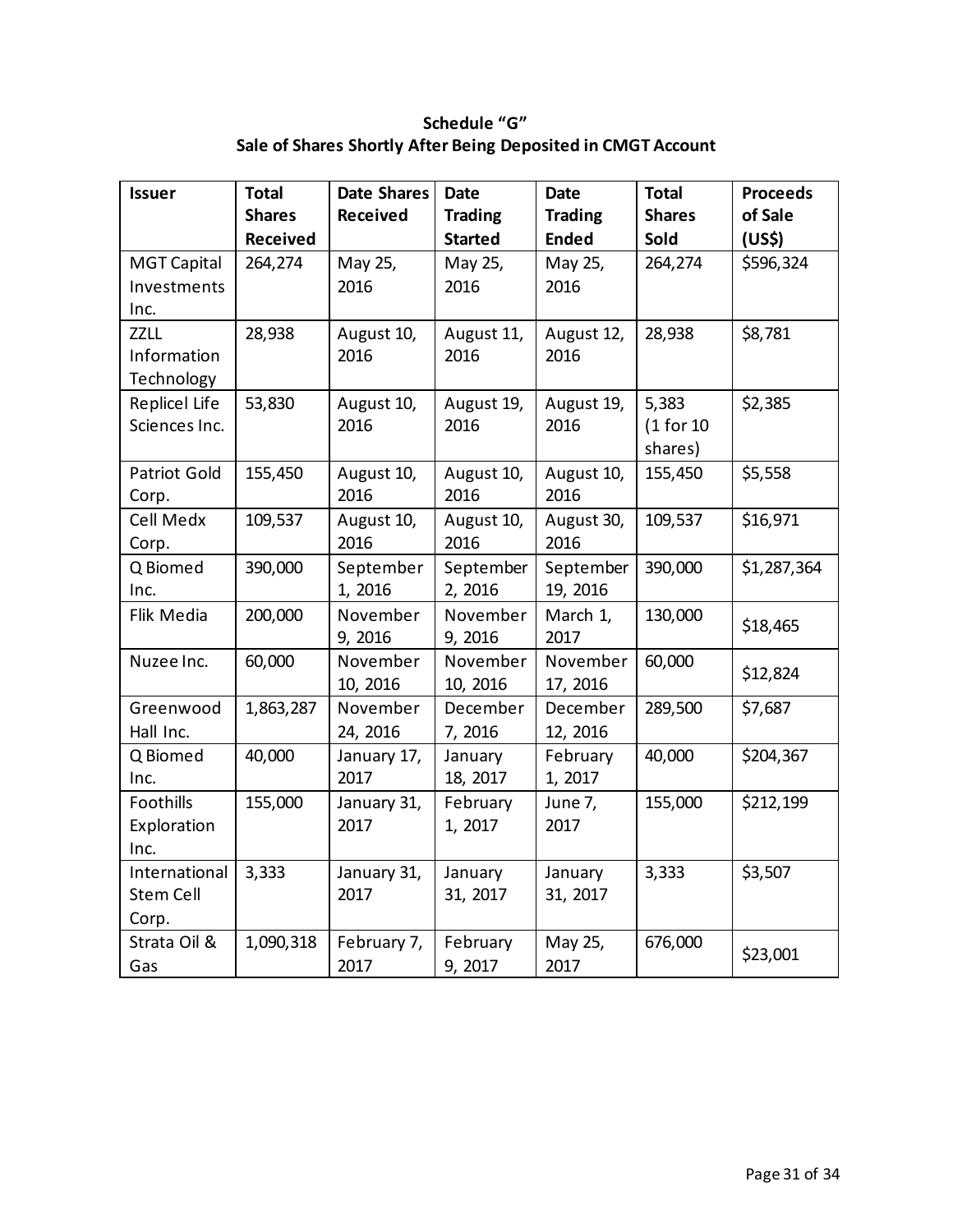**Schedule "G" (cont.) Sale of Shares Shortly After Being Deposited in CMGT Account** 

| <b>Issuer</b>       | <b>Total</b>    | <b>Date</b>   | <b>Date</b>    | <b>Date</b>    | <b>Total Shares</b> | <b>Proceeds of</b> |
|---------------------|-----------------|---------------|----------------|----------------|---------------------|--------------------|
|                     | <b>Shares</b>   | <b>Shares</b> | <b>Trading</b> | <b>Trading</b> | Sold                | <b>Sale</b>        |
|                     | <b>Received</b> | Received      | <b>Started</b> | <b>Ended</b>   |                     | (US\$)             |
| Mobetize            | 500,000         | February      | March          | April 21,      | 500,000             | \$37,052           |
| Corp.               |                 | 28, 2017      | 1, 2017        | 2017           |                     |                    |
| <b>BBooth Inc.</b>  | 450,000         | March 10,     | March          | March 15,      | 450,000             |                    |
|                     |                 | 2017          | 15,            | 2017           |                     | \$38,565           |
|                     |                 |               | 2017           |                |                     |                    |
| Mobetize            | 868,000         | April 27,     | April 27,      | May 17,        | 130,000             | \$3,880            |
| Corp.               |                 | 2017          | 2017           | 2017           |                     |                    |
| Nfusz Inc.          | 900,000         | May 25,       | May 31,        | June 6,        | 20,000              | \$5,700            |
|                     |                 | 2017          | 2017           | 2017           |                     |                    |
| Nfusz Inc.          | 500,000         | June 20,      | June 28,       | September      | 404,000             | \$54,776           |
|                     |                 | 2017          | 2017           | 19, 2017       |                     |                    |
| Predictive          | 336,607         | February      | March          | May 7,         | 336,607             | \$352,596          |
| Technology          |                 | 27, 2018      | 9, 2017        | 2018           |                     |                    |
| Group Inc.          |                 |               |                |                |                     |                    |
| HQ Global           | 3,000,000       | March 12,     | March          | July 11,       | 3,000,000           | \$207,333          |
| Education           |                 | 2018          | 12,            | 2018           |                     |                    |
| Inc.                |                 |               | 2018           |                |                     |                    |
| Mass Roots          | 475,000         | April 26,     | May 10,        | May 10,        | 475,000             | \$110,727          |
| Inc.                |                 | 2018          | 2018           | 2018           |                     |                    |
| Q Biomed            | 60,075          | April 27,     | April 27,      | June 19,       | 60,075              | \$199,109          |
| Inc.                |                 | 2018          | 2018           | 2018           |                     |                    |
| Best n Pet          | 350,000         | May 7,        | May 9,         | June 25,       | 120,000             | \$9,539            |
| Inc.                |                 | 2018          | 2018           | 2018           |                     |                    |
| Nfusz Inc.          | 400,000         | May 31,       | June 1,        | June 21,       | 400,000             | \$249,602          |
|                     |                 | 2018          | 2018           | 2018           |                     |                    |
| Predictive          | 200,000         | June 1,       | June 1,        | June 4,        | 188,800             | \$213,273          |
| Technology          |                 | 2018          | 2018           | 2018           |                     |                    |
| Group Inc.          |                 |               |                |                |                     |                    |
| Predictive          | 325,000         | June 6,       | June 8,        | July 2,        | 336,200             | \$321,936          |
| Technology          |                 | 2018          | 2018           | 2018           |                     |                    |
| Group Inc.          |                 |               |                |                |                     |                    |
| Job Location        | 330,786         | June 11,      | June 14,       | June 14        | 330,786             | \$71,368           |
| Map Inc.            |                 | 2018          | 2018           | 2018           |                     |                    |
| <b>Job Location</b> | 319,678         | June 15,      | June 18,       | June 19,       | 319,678             | \$90,704           |
| Map Inc.            |                 | 2018          | 2018           | 2018           |                     |                    |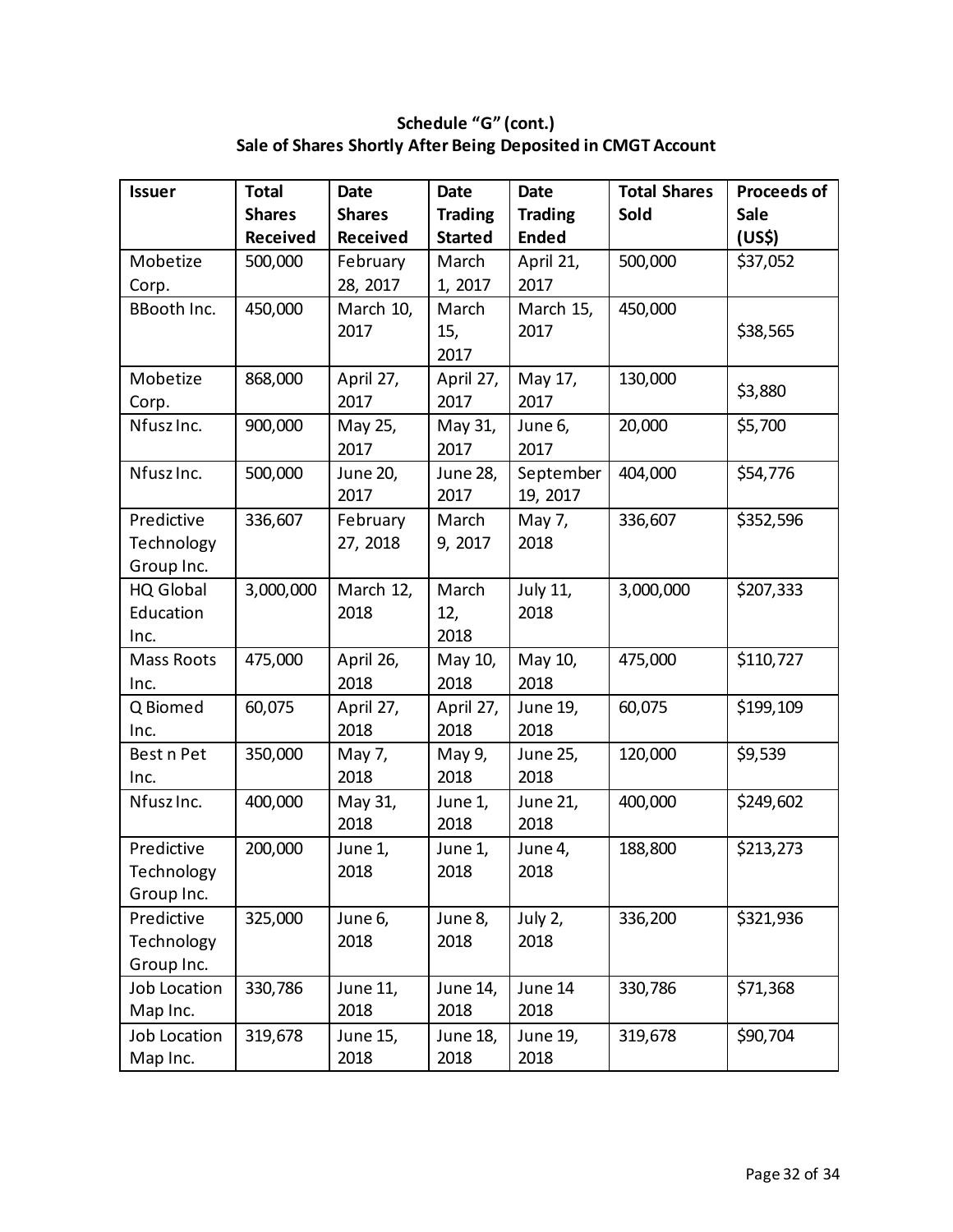| <b>Date</b>        | <b>Method of</b> | <b>Amount Deposited</b> | <b>Amount</b> |
|--------------------|------------------|-------------------------|---------------|
|                    | <b>Fund</b>      | (US\$)                  | Withdrawn     |
|                    | <b>Transfer</b>  |                         | (US\$)        |
| June 3, 2016       | Wire             |                         | \$425,000     |
| June 24, 2016      | Wire             |                         | \$60,000      |
| September 1, 2016  | Wire             | \$30,000                |               |
| September 12, 2016 | Wire             |                         | \$300,000     |
| September 16, 2016 | Wire             |                         | \$350,000     |
| September 20, 2016 | Wire             |                         | \$225,000     |
| September 27, 2016 | Wire             |                         | \$225,000     |
| October 7, 2016    | Wire             |                         | \$150,000     |
| November 1, 2016   | Wire             |                         | \$69,000      |
| November 8, 2016   | Wire             |                         | \$125,000     |
| December 16, 2016  | Wire             |                         | \$220,000     |
| December 22, 2016  | Wire             |                         | \$65,000      |
| February 9, 2017   | Wire             |                         | \$150,000     |
| February 28, 2017  | Wire             |                         | \$35,000      |
| April 17, 2017     | Wire             |                         | \$80,000      |
| June 2, 2017       | Wire             |                         | \$45,000      |
| September 27. 2017 | Wire             |                         | \$150,000     |
| October 3, 2017    | Wire             |                         | \$175,000     |
| October 27, 2017   | Wire             |                         | \$130,000     |
| February 26, 2018  | Wire             |                         | \$225,000     |
| March 6, 2018      | Wire             |                         | \$225,000     |
| March 20, 2018     | Wire             |                         | \$125,000     |
| April 3, 2018      | Wire             |                         | \$125,000     |
| April 9, 2018      | Wire             |                         | \$155,000     |
| April 12,2018      | Wire             |                         | \$100,000     |
| April 18, 2018     | Wire             |                         | \$100,000     |
| May 4, 2018        | Wire             |                         | \$200,000     |
| May 18, 2018       | Wire             |                         | \$250,000     |
| May 25, 2018       | Wire             |                         | \$200,000     |
| June 5, 2018       | Wire             |                         | \$125,000     |
| June 8, 2018       | Wire             |                         | \$150,000     |
| June 18, 2018      | Wire             |                         | \$50,000      |
| June 21, 2018      | Wire             |                         | \$180,000     |
| July 3, 2018       | Wire             |                         | \$200,000     |
| July 5, 2018       | Wire             |                         | \$50,000      |
| Total:             |                  | \$30,000                | \$5,439,000   |

**Schedule "H" Funds Withdrawn from the CMGT Account**